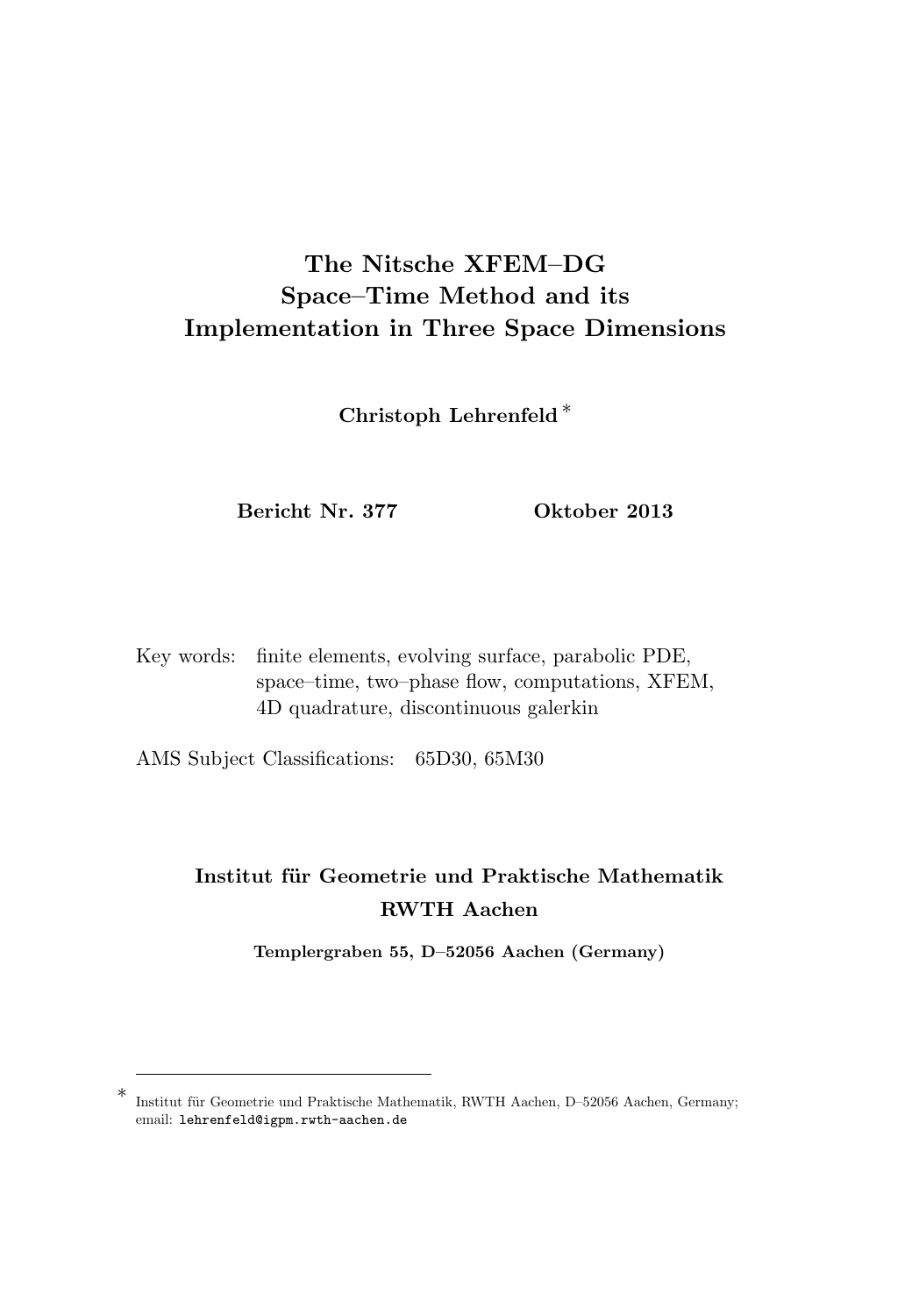## THE NITSCHE XFEM-DG SPACE-TIME METHOD AND ITS IMPLEMENTATION IN THREE SPACE DIMENSIONS

#### CHRISTOPH LEHRENFELD <sup>∗</sup>

Abstract. We consider a standard model for mass transport across an evolving interface. The solution has to satisfy a jump condition across an evolving interface. In the recent paper [C. Lehrenfeld, A. Reusken, SIAM J. Num. Anal., 51 (2013)] a new finite element discretization method for this mass transport problem is presented and analyzed. This method is based on a space-time approach in which a discontinuous Galerkin (DG) technique (in time) is combined with an extended finite element method (XFEM). The jump condition is satisfied in a weak sense by using the Nitsche method. While the emphasis in that paper was on the analysis and one dimensional numerical experiments the main contribution of this paper is the discussion of implementation aspects for the spatially three dimensional case. As the space-time interface is typically given only implicitly as the zero-level of a level-set function, we construct a piecewise planar approximation of the space-time interface. This discrete interface is used to divide the space-time domain into its subdomains. An important component within this decomposition is a new method for dividing four-dimensional prisms intersected by a piecewise planar space-time interface into simplices. Such a subdivision algorithm is necessary for numerical integration on the subdomains as well as on the space-time interface. These numerical integrations are needed in the implementation of the Nitsche XFEM-DG method in three space dimensions. Corresponding numerical studies are presented and discussed.

Key words. finite elements, evolving surface, parabolic PDE, space-time, two-phase flow, computations, XFEM, 4D quadrature, discontinuous galerkin

#### AMS subject classifications. 65D30, 65M30

**1. Introduction.** Let  $\Omega \subset \mathbb{R}^d$ ,  $d = 2, 3$ , be a convex polygonal domain that contains two different immiscible incompressible phases. The (in general time dependent) subdomains containing the two phases are denoted by  $\Omega_1$ ,  $\Omega_2$ , with  $\overline{\Omega} = \overline{\Omega}_1 \cup \overline{\Omega}_2$ . For simplicity we assume that  $\partial\Omega_1 \cap \partial\Omega = \emptyset$ , i.e. the phase in  $\Omega_1$  is completely surrounded by the one in  $\Omega_2$ . The interface  $\Gamma := \overline{\Omega}_1 \cap \overline{\Omega}_2$  is assumed to be sufficiently smooth. A model example is a (rising) droplet in a flow field. The fluid dynamics in such a flow problem is often modeled by the incompressible Navier-Stokes equations combined with suitable conditions at the interface which describe the effect of surface tension. For this model we refer to the literature, e.g.  $[3, 8, 16, 9]$  $[3, 8, 16, 9]$  $[3, 8, 16, 9]$  $[3, 8, 16, 9]$  $[3, 8, 16, 9]$  $[3, 8, 16, 9]$ . By w we denote the velocity field resulting from these Navier-Stokes equations. We assume that  $div \mathbf{w} = 0$  holds. Furthermore, we assume that the evolution of the interface is determined by this velocity field, in the sense that  $V_{\Gamma} = \mathbf{w} \cdot \mathbf{n}$  holds, where  $V_{\Gamma}$  is the normal velocity of the interface and **n** denotes the unit normal at  $\Gamma$  pointing from  $\Omega_1$  into  $\Omega_2$ . We consider a standard model which describes the transport of a dissolved species  $u$  in a two-phase flow problem. In strong formulation this model is as follows:

<span id="page-1-0"></span>
$$
\frac{\partial u}{\partial t} + \mathbf{w} \cdot \nabla u - \text{div}(\alpha \nabla u) = f \quad \text{in} \ \ \Omega_m(t), \ m = 1, 2, \ t \in [0, T], \tag{1.1}
$$

$$
[\alpha \nabla u \cdot \mathbf{n}]_{\Gamma} = 0,\tag{1.2}
$$

$$
[\beta u]_{\Gamma} = 0,\t\t(1.3)
$$

$$
u(\cdot,0) = u_0 \text{ in } \Omega_m(0), \ m = 1,2,
$$
 (1.4)

$$
u(\cdot, t) = 0 \quad \text{on} \quad \partial\Omega, \quad t \in [0, T]. \tag{1.5}
$$

<sup>∗</sup>Institut f¨ur Geometrie und Praktische Mathematik, RWTH Aachen, D-52056 Aachen, Germany; email: lehrenfeld@igpm.rwth-aachen.de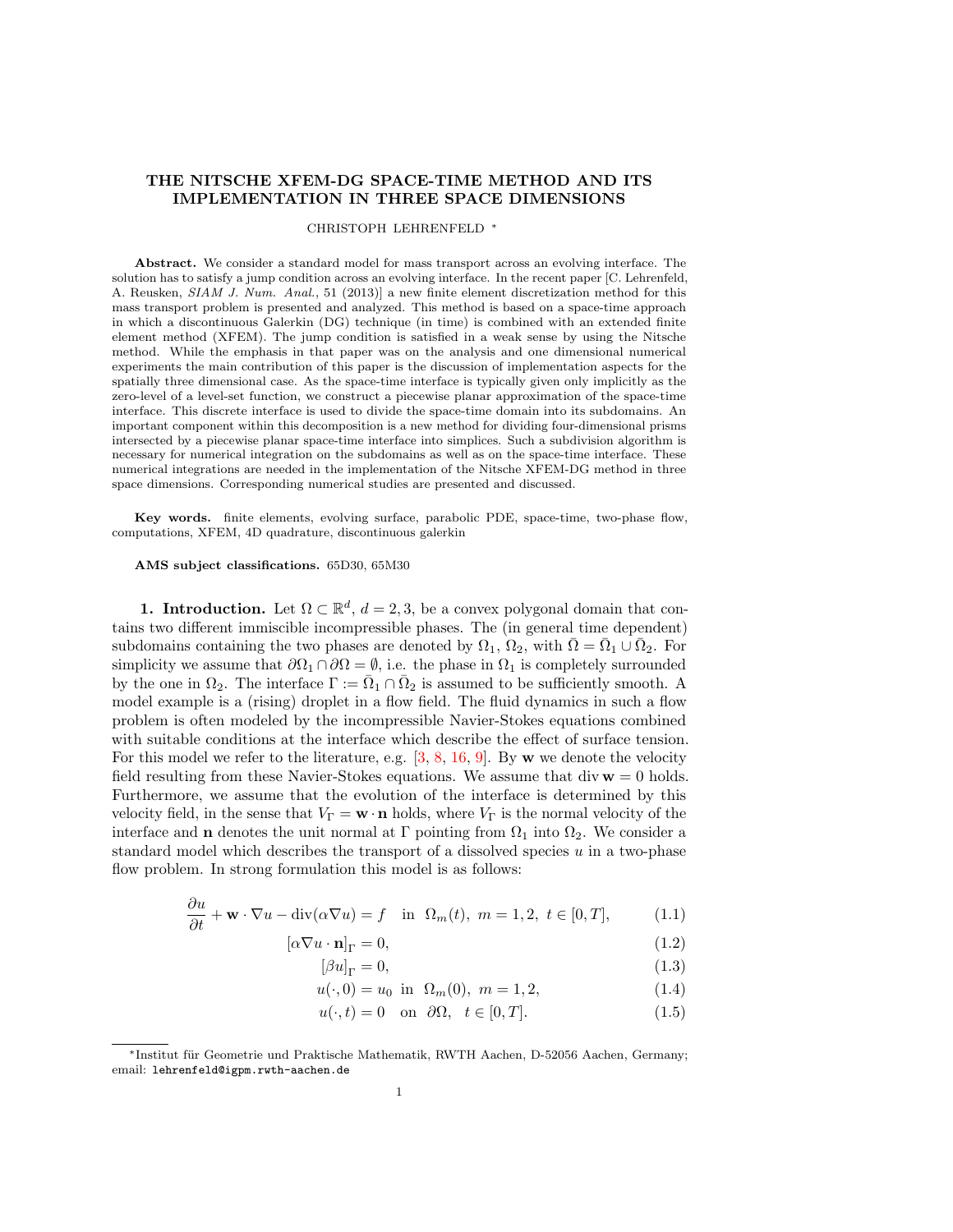For a sufficiently smooth function  $v, [v] = [v]$ <sub>Γ</sub> denotes the jump of v across Γ, i.e.  $[v] = (v_1)_{|\Gamma} - (v_2)_{|\Gamma}$ , where  $v_m = v_{|\Omega_m}$  is the restriction of v to  $\Omega_m$ . In [\(1.1\)](#page-1-0) we have standard parabolic convection-diffusion equations in the two subdomains  $\Omega_1$  and  $\Omega_2$ . In many applications one has a homogeneous problem, i.e.  $f \equiv 0$ . The diffusion coefficient  $\alpha = \alpha(\mathbf{x}, t)$  is assumed to be piecewise constant:

$$
\alpha = \alpha_m(t) > 0 \quad \text{in} \ \Omega_m(t).
$$

In general we have  $\alpha_1 \neq \alpha_2$ . The interface condition in [\(1.2\)](#page-1-0) results from the conservation of mass principle. The condition in  $(1.3)$  is the so-called *Henry condition*, cf. [\[23,](#page-23-1) [22,](#page-23-2) [4,](#page-22-3) [3\]](#page-22-0). In this condition the coefficient  $\beta = \beta(\mathbf{x}, t)$  is strictly positive and piecewise constant:

$$
\beta = \beta_m(t) > 0 \quad \text{in} \ \Omega_m(t).
$$

In general we have  $\beta_1 \neq \beta_2$ , since species concentration usually has a jump discontinuity at the interface due to different solubilities within the respective fluid phases. Hence, the solution u is discontinuous across the (evolving) interface. Both for the mathematical analysis and numerical treatment of this transport problem there is a big difference between the case with a stationary interface and the one with a non-stationary interface. In this paper we discuss several aspects of the finite element discretization method proposed in [\[20\]](#page-23-3) for a non-stationary interface problem.

In recent years it has been shown that for such a transport problem with an (evolving) interface the Nitsche-XFEM method is very well suited  $[10, 21]$  $[10, 21]$ . In  $[11, 12, 13, 1, 5]$  $[11, 12, 13, 1, 5]$  $[11, 12, 13, 1, 5]$  $[11, 12, 13, 1, 5]$  $[11, 12, 13, 1, 5]$  $[11, 12, 13, 1, 5]$  $[11, 12, 13, 1, 5]$  $[11, 12, 13, 1, 5]$ the application of the Nitsche-XFEM to other classes of problems is studied. In [\[10\]](#page-23-4) this method is analyzed for a stationary heat diffusion problem (no convection) with a conductivity that is discontinuous across the interface  $(\alpha_1 \neq \alpha_2)$  but with a solution that is continuous across the interface  $(\beta_1 = \beta_2)$ . In [\[21,](#page-23-5) [19\]](#page-23-9) the method is studied for the parabolic problem described above, with  $\beta_1 \neq \beta_2$  (discontinuous solution), and with a (dominating) convection term in [\(1.1\)](#page-1-0). In all these papers, and in other literature that we know of, the Nitsche XFEM method is analyzed for a two-phase transport as in  $(1.1)-(1.5)$  $(1.1)-(1.5)$  with a *stationary interface*.

In [\[20\]](#page-23-3) an analysis for the case of a non-stationary interface is presented. In that paper the restriction to the diffusion dominated case is made, i.e., no stabilization w.r.t. convection is needed.

For the weak formulation of the parabolic mass transport problem  $(1.1)-(1.5)$  $(1.1)-(1.5)$  $(1.1)-(1.5)$  with a non-stationary interface a space-time variational formulation is most natural, cf. chapter 10 in [\[9\]](#page-22-2). This suggests an XFEM approach combined with a suitable spacetime discontinuous Galerkin method. The main result in [\[20\]](#page-23-3) is a full (i.e. in space and time) discretization that has (proven) second order accuracy (in space and time) for a transport problem as  $(1.1)-(1.5)$  $(1.1)-(1.5)$  $(1.1)-(1.5)$ , with a solution that is *discontinuous* across an evolving interface. The space-time XFEM-DG method is an Eulerian method in the sense that the spatial triangulation is not fitted to the interface. The idea of combining space-time and extended finite elements has already been presented in [\[6\]](#page-22-6) and applied to spatially one dimensional conservation equations without any analysis.

In implementations of the spatially three dimensional case one has to deal with four dimensional geometries. In the literature space-time discretizations which explicitly construct four dimensional triangulations are rare. In [\[2\]](#page-22-7) a decomposition of four dimensional prisms into simplices is applied to achieve real space-time adaptivity within one time slab. More global four dimensional simplex triangulations are considered in [\[18,](#page-23-10) [17\]](#page-23-11).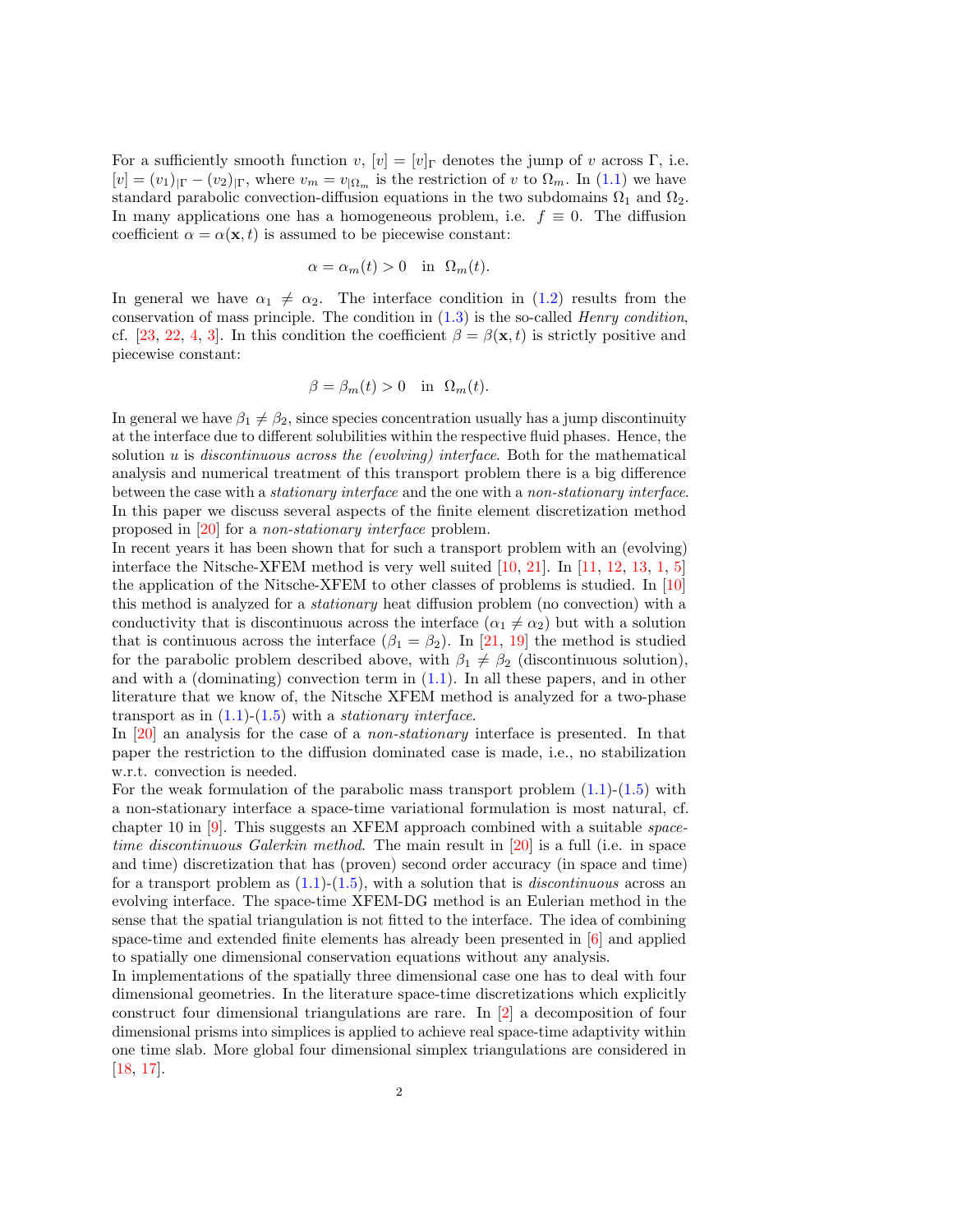The main new contributions of this paper are the following two:

- 1. A strategy to decompose the space-time domain which is intersected by an implicitly defined space-time interface into simplices and
- 2. numerical studies for the Nitsche XFEM-DG method in three space dimension.

structure and content of this paper. In section [2](#page-3-0) we present the discretization method that is considered in the analysis in [\[20\]](#page-23-3). This method is often not feasible in practice, due to the fact that it is assumed that volume integrals close to the space-time interface and surface integrals over the space-time interface are evaluated exactly. In practice a strategy for approximating these integrals will be necessary. Implementation aspects are discussed in section [3.](#page-5-0) Especially a strategy to construct a piecewise planar space-time interface approximation and corresponding polygonal approximations of the space-time subdomains is presented. A crucial point in this strategy is the decomposition of prisms (intersected by a piecewise planar interface) into (uncut) simplices. In the spatially three dimensional case this involves four dimensional geometries. A main contribution of this paper is a solution algorithm for this problem that is presented separately in section [5.](#page-14-0) In section [4](#page-9-0) numerical experiments in three spatial dimensions are presented and discussed.

<span id="page-3-0"></span>2. The Nitsche XFEM-DG discretization. In this section we present the discretization method. This method will have the form of a variational problem in a certain space-time finite element space. The space-time domain is denoted by  $Q = \Omega \times (0,T] \subset \mathbb{R}^{d+1}$ . A partitioning of the time interval is given by  $0 = t_0$  $t_1 < \ldots < t_N = T$ . By considering the time slabs  $Q^n = \Omega \times I_n$  with  $I_n := (t_{n-1}, t_n]$ one after another, the computational complexity is comparable to other (implicit) time-stepping schemes. In the following we will consider the problem on one time slab  $Q<sup>n</sup>$ , we will therefore omit the superscript n.

Corresponding to the time interval  $I_n := (t_{n-1}, t_n]$  we assume a given shape regular simplicial triangulation  $\mathcal T$  of the spatial domain  $\Omega$ . In general this triangulation is not fitted to the interface  $\Gamma(t)$ . Note, that for different time slabs this triangulation T is allowed to change (cf. figure [2.1\)](#page-4-0). Corresponding to the triangulation of  $\Omega$ into d-dimensional simplices  $\mathcal{T} = \{T\}$ , we have a canonical triangulation of Q into d + 1-dimensional prisms. This triangulation is denoted by  $\mathcal{T}^* = \{ \mathcal{Q}^T \}$  where for each prism we have  $\mathcal{Q}^T = T \times I_n$  for a corresponding *d*-dimensional simplex T.

In the discretization the same space is used for both trial and test functions. We introduce the method for the case of piecewise bilinear space-time functions (linear in space and linear in time). Let  $V_h$  be the finite element space of continuous piecewise linear functions on  $\mathcal T$  with zero boundary values on  $\partial\Omega$ . The spatial mesh size parameter corresponding to  $V_h$  is denoted by h. Corresponding space-time finite element spaces on the time slab Q are given by

$$
W := \{ v : Q \to \mathbb{R} \mid v(\mathbf{x}, t) = \phi_0(\mathbf{x}) + t\phi_1(\mathbf{x}), \phi_0, \phi_1 \in V_h \}
$$
(2.1)

In the time slab Q we define the subdomains  $Q_m := \bigcup_{t \in I_n} \Omega_m(t)$ ,  $m = 1, 2$ . We introduce corresponding canonical restrictions  $R_m$  on  $L^2(Q)$  given by  $R_m v = v|_{Q_m}$ . We will also use the notation  $v_m := R_m v$ . The space-time XFEM spaces are given by

$$
W^{\Gamma_*} := R_1 W \oplus R_2 W \tag{2.2}
$$

The symbol  $\Gamma_*$  denotes the space-time interface in Q, i.e.,  $\Gamma_* := \bigcup_{t \in I_n} \Gamma(t)$ . Note that  $\Gamma_*$  depends on the time interval  $I_n$ .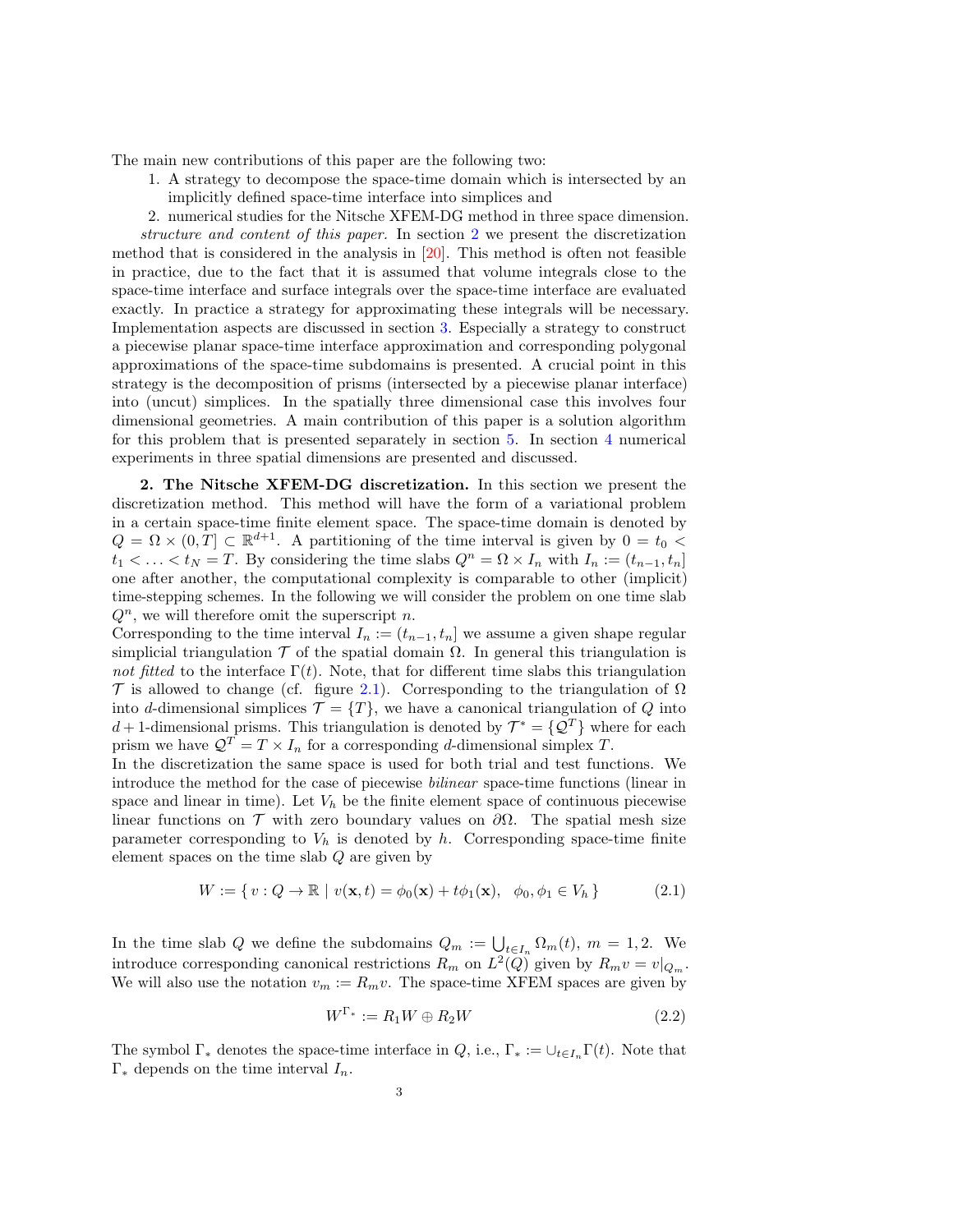

<span id="page-4-0"></span>FIG. 2.1. Sketch of the space-time domains  $Q_m^m$ . Note that within each time slab the triangulation has a tensor product structure  $\mathcal{T} \times [t_{n-1}, t_n]$ . The triangulation is allowed to change between the time slabs.

We will treat the Henry condition  $\left[\beta u\right]$ <sub>Γ</sub> = 0 using the Nitsche technique (in space-time). For this we need suitable averages and jumps across  $\Gamma_*$ , that we now introduce. Take  $t \in I_n$ ,  $T \in \mathcal{T}$  and let  $\mathcal{Q}_m^T := \mathcal{Q}^T \cap Q_m$ . We define the weights

$$
\kappa_{m|\mathcal{Q}^T} := \frac{|\mathcal{Q}_m^T|}{|\mathcal{Q}^T|}
$$

and the corresponding averaging operator on the space-time interface

$$
\{v\}_{\Gamma_*}(\mathbf{x},t) := \kappa_1(v_1)_{|\Gamma_*} + \kappa_2(v_2)_{|\Gamma_*}, \quad (\mathbf{x},t) \in \Gamma_*.
$$

REMARK 2.1. The choice for  $\kappa_m|_{\mathcal{Q}^T}$  is slightly different from the one in [\[20\]](#page-23-3). As  $\kappa_m|_{\mathcal{Q}^T}$ is time-independent within one element  $\mathcal{Q}^T$  it is better suited for implementation. One can easily check that the theoretical results in [\[20\]](#page-23-3) carry over with only minor adjustments.

We use a similar notation for the jump operators:

$$
[v]_{\Gamma_*}(\mathbf{x},t) = (v_2)_{|\Gamma_*} - (v_1)_{|\Gamma_*}, \quad (\mathbf{x},t) \in \Gamma_*.
$$

In the discontinuous Galerkin method we need jump terms across the end points of the time intervals  $I_n = (t_{n-1}, t_n]$ . We define  $u_+^{n-1}(\cdot) := \lim_{\epsilon \downarrow 0} u(\cdot, t_{n-1} + \epsilon)$  and introduce the notation

$$
v^{n}(\mathbf{x}) := v(\mathbf{x}, t_{n}), \quad [v]^{n}(\mathbf{x}) := v_{+}^{n}(\mathbf{x}) - v^{n}(\mathbf{x}), \quad 0 \le n \le N - 1, \quad \text{with} \quad v^{0}(\mathbf{x}) := 0.
$$

On the cross sections  $\Omega \times \{t_n\}$ ,  $0 \le n \le N$ , of Q we use a weighted  $L^2$  scalar product

$$
(u,v)_{0,t_n} := \int_{\Omega} \beta(\cdot,t_n) uv \,d\mathbf{x} = \sum_{m=1}^2 \beta_m \int_{\Omega_m(t_n)} uv \,d\mathbf{x}.
$$

This scalar product is uniformly (w.r.t.  $n$  and  $N$ ) equivalent to the standard scalar product in  $L^2(\Omega)$ . Note that we use a weighting with  $\beta$  in this scalar product, which is not reflected in the notation.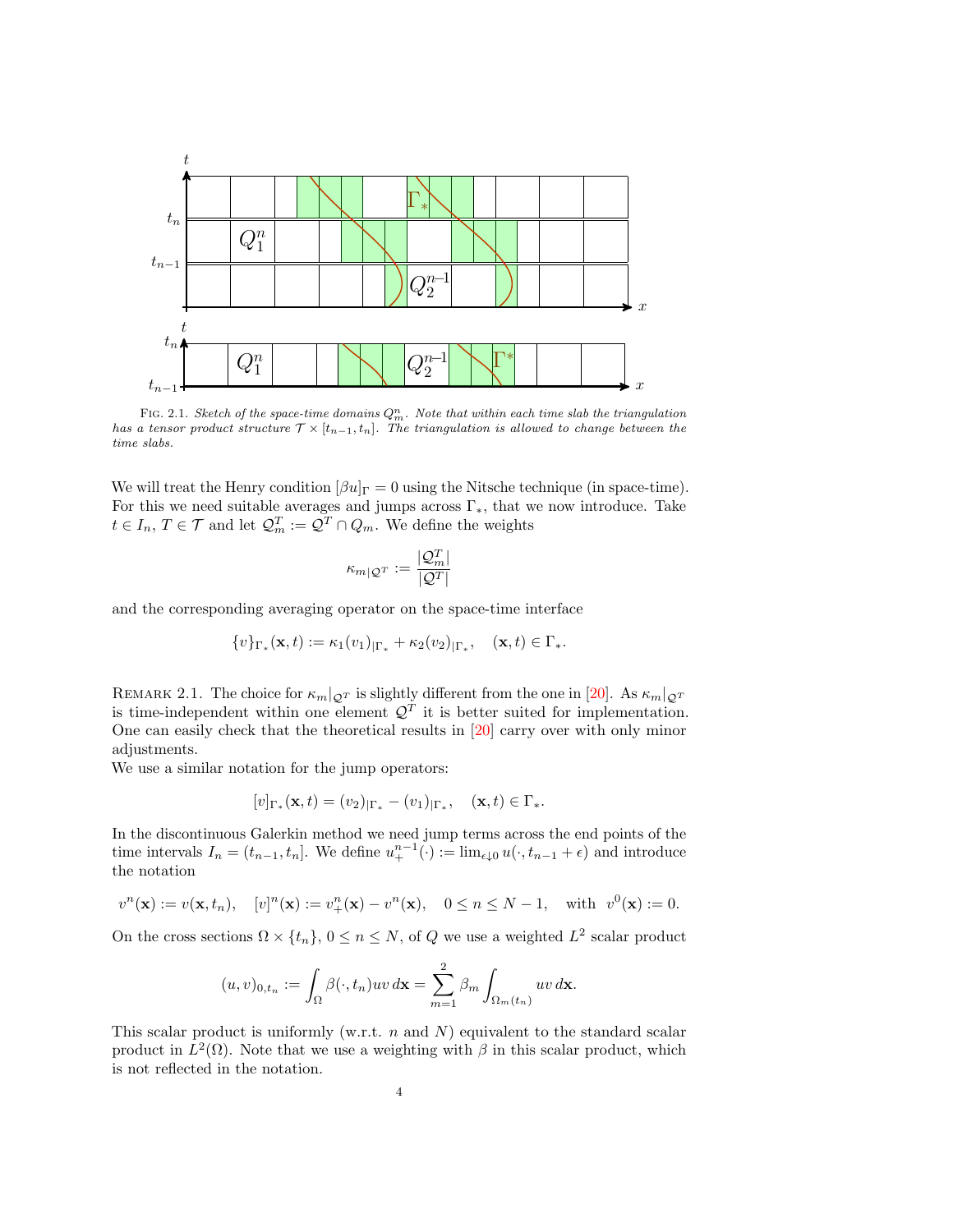In the Nitsche bilinear form introduced below we also use another weighted  $L^2$  scalar product. Related to this we note that the surface measure both on  $\Gamma(t) \subset \mathbb{R}^d$  and on  $\Gamma_* \subset \mathbb{R}^{d+1}$  play a role. Both measures are denoted by ds. The following transformation formula holds:

$$
\int_0^T \int_{\Gamma(t)} f(\mathbf{s}, t) \, d\mathbf{s} \, dt = \int_{\Gamma_*} f(\mathbf{s}) \big( 1 + (\mathbf{w} \cdot \mathbf{n}_{\Gamma})^2 \big)^{-\frac{1}{2}} \, d\mathbf{s} =: \int_{\Gamma_*} f(\mathbf{s}) \nu(\mathbf{s}) \, d\mathbf{s},
$$

with  $\nu(\mathbf{s}) = (1 + (\mathbf{w} \cdot \mathbf{n}_{\Gamma})^2)^{-\frac{1}{2}}$  and **w** the (interface) velocity. We assume that the space-time interface is sufficiently smooth such that there is a constant  $c_0 > 0$  with

$$
c_0 \le \nu(\mathbf{s}) \le 1 \quad \text{for all} \ \ \mathbf{s} \in \Gamma_*.
$$

Below in the Nitsche bilinear form we use a weighting with  $\nu$ .

The notation introduced above is used to define a bilinear form  $B(\cdot, \cdot)$ , which consists of three parts, namely a term  $a(\cdot, \cdot)$  that directly corresponds to the partial differential equation, a term  $b(\cdot, \cdot)$  which weakly enforces continuity with respect to t at the time interval end points  $t_{n-1}$ , and a term  $N_{\Gamma_*}(\cdot, \cdot)$  which enforces in a weak sense the Henry condition  $[\beta u]_{\Gamma_*} = 0$ . We now define the bi- and linear forms:

$$
a(u, v) = \sum_{m=1}^{2} \int_{Q_m} \left( \frac{\partial u_m}{\partial t} + \mathbf{w} \cdot \nabla u_m \right) \beta_m v_m + \alpha_m \beta_m \nabla u_m \cdot \nabla v_m \, d\mathbf{x} \, dt,
$$
  
\n
$$
N_{\Gamma_*}(u, v) = - \int_{\Gamma_*} \nu \{ \alpha \nabla u \cdot \mathbf{n} \}_{\Gamma_*} [\beta v]_{\Gamma_*} \, d\mathbf{s} - \int_{\Gamma_*} \nu \{ \alpha \nabla v \cdot \mathbf{n} \}_{\Gamma_*} [\beta u]_{\Gamma_*} \, d\mathbf{s}
$$
  
\n
$$
+ \lambda h_T^{-1} \int_{\Gamma_*} \nu [\beta u]_{\Gamma_*} [\beta v]_{\Gamma_*} \, d\mathbf{s},
$$
  
\n
$$
b(u, v) = (u_+^{n-1}, v_+^{n-1})_{0, t_{n-1}},
$$
  
\n
$$
f(v) = \int_{Q^n} f \beta v \, d\mathbf{x} \, dt,
$$
  
\n
$$
c(\bar{u}; \cdot) = (u^{n-1}, v_+^{n-1})_{0, t_{n-1}}.
$$

where  $\bar{u}$  should emphasize that  $u^{n-1}$  is given (initial) data for the computations in time interval  $I_n$ , e.g. for  $n = 1$ ,  $u^{n-1}$  is the initial data  $u^0$  of [\(1.4\)](#page-1-0). In  $N_{\Gamma_*}(\cdot, \cdot)$  the parameter  $\lambda \geq 0$  has to be chosen sufficiently large. These bi- and linear forms are well-defined on the space-time XFEM space  $W^{\Gamma_*}$  and the problem within one time slab reads as: Find  $u \in W^{\Gamma_*}$ , s.t.

<span id="page-5-1"></span>
$$
B(u, v) := a(u, v) + b(u, v) + N^{\Gamma_*}(u, v) = f(v) + c(\bar{u}, v) \qquad \forall \ v \in W^{\Gamma_*} \tag{2.3}
$$

Note that the solution of  $(2.3)$  is the result of one time step within a *time stepping* scheme. In [\[20\]](#page-23-3) it has been shown, that the presented method is a stable discretization scheme and a second order (in time and space) error bound for the  $L^2(\Omega(T))$ -norm has been proven.

<span id="page-5-0"></span>3. Implementation aspects. In order to implement the method presented in section [2](#page-3-0) one has to compute the matrices and vectors representing the bi- and linear forms. In section [3.1](#page-6-0) we explain which types of integrals need to be calculated for that. In practice the space-time interface  $\Gamma_*$  is typically not given explicitly, but implicitly, e.g. as the zero-level of a level-set function. In our application the level-set function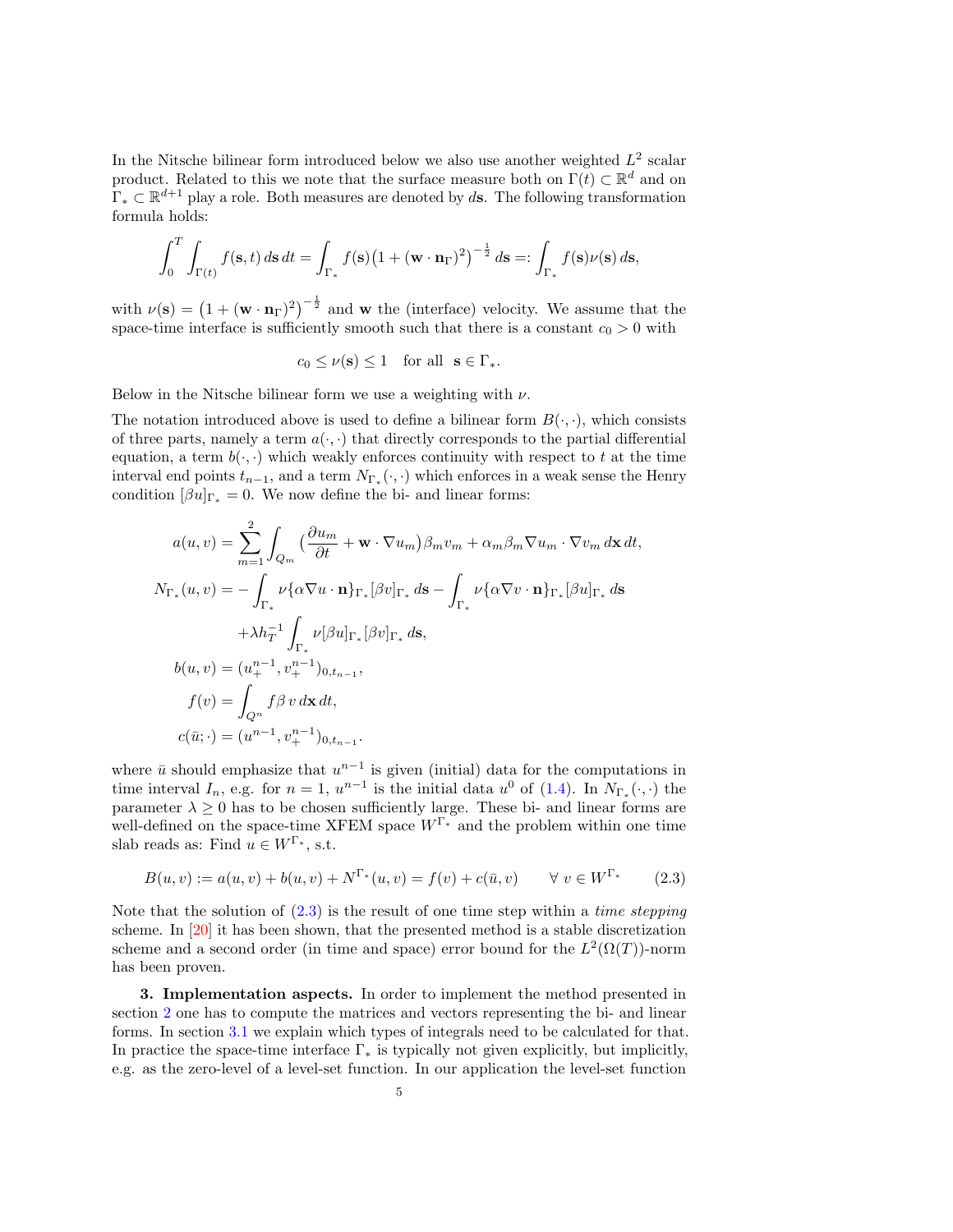is a piecewise quadratic function in space, and typically only given at discrete time levels  $t^n$ . In order to apply quadrature on the space-time objects, we want to have an explicit representation of the space-time interface. As this is practically not feasible, we construct an appropriate approximation  $\Gamma_{*,h}$  which has an explicit representation. Such an approximation is discussed in section [3.2.](#page-7-0) A different approach is presented in the recent paper [\[15\]](#page-23-12) where quadrature rules for implicitly given domains by means of moment-fitting are derived.

The special tensor product structure of each time slab is reflected in the construction and representation of finite element shape functions. A short discussion on the shape functions, especially w.r.t. XFEM can be found in section [3.3.](#page-7-1)

Once, the (space-time) geometries and finite element shape functions are defined one needs suitable quadrature rules for (regular) prisms and simplices. As these are discussed in many standard references (e.g. [\[24\]](#page-23-13)) for the case  $d+1 \leq 3$ , but only rarely in the  $3 + 1$ -dimensional case, section [3.4](#page-8-0) and section [3.5](#page-9-1) address this issue. In section [3.4](#page-8-0) tensor product quadrature rules for prisms are applied for elements that are not intersected. The more involved situation when elements are cut by  $\Gamma_{*,h}$  make use of the decomposition of an intersected  $d+1$ -prism into  $d+1$ -simplices. This is discussed in [3.5.](#page-9-1)

<span id="page-6-0"></span>3.1. Integral types. Every bi- and linear form in [\(2.3\)](#page-5-1) has a natural decomposition into its element contributions, e.g.  $a(u, v) = \sum_{\mathcal{Q}^T \in \mathcal{T}^*} a^T(u, v)$ . We consider the task of computing the element contributions of the  $\overline{b}$ bi-)linear forms  $a(\cdot, \cdot), b(\cdot, \cdot)$ ,  $N_{\Gamma_*}(\cdot,\cdot), f(\cdot)$  and  $c(\bar{u};\cdot).$ 

As we need to calculate (approximations of) integrals of different kinds, we categorize these integrals before we discuss their numerical treatment. We distinguish those integrals in terms of the sets  $S$  we are integrating on. The cases are denoted as case  $(m,n,o)$  where m is the dimension of S, n is the co-dimension of S and  $o \in \{c,n\}$ describes if the set S is intersected by the space-time interface  $\Gamma_*$  (o=c) or not (o=n). We recall the notation for a prism  $\mathcal{Q}^T = T \times I_n$ . Accordingly we define  $\mathcal{Q}_m^T = \mathcal{Q}^T \cap Q_m$ .

3.1.1.  $a(\cdot, \cdot), f(\cdot)$ :  $d+1$ -dimensional measure, co-dimension 0. Integrals appearing on each element for  $a(\cdot, \cdot)$  are integrals on  $d+1$ -dimensional objects like

$$
\int_{\mathcal{Q}_m^T} f \, d\mathbf{x} = \int_{t_{n-1}}^{t_n} \int_{T_m(t)} f \, d\mathbf{x}, \text{ with } T_m(t) = T \cap \Omega_m(t)
$$

We distinguish two different situations: The prism  $\mathcal{Q}_m^T$  is not intersected by the (approximated) interface, i.e. the prism is completely in one phase and thus the volume to integrate on is the prism itself. We consider this as case  $(d+1,0,n)$  where numerical integration can exploit the tensor product structure. If on the other hand the prism  $\mathcal{Q}_m^T$  is intersected by the (approximated) interface, the geometry  $\mathcal{Q}_T^m$  is much more difficult to handle. In that case  $d+1$ -dimensional quadrature on subsimplices has to be applied. This is denoted by case  $(d+1,0,c)$ .

**3.1.2.**  $b(\cdot, \cdot), c(\hat{u}, \cdot)$ : d-dimensional measure, co-dimension 0. The integrals in the element contributions of  $b(\cdot, \cdot)$  and  $c(\bar{u}; \cdot)$  have the form

$$
\int_{T_m(t_{n-1})} f \, d\mathbf{x}
$$

and thus are d-dimensional measures. Also here, we distinguish the case of a one phase element (i.e. an element which is not intersected), denoted by case  $(d,0,n)$  and the case of an intersected element, case (d,0,c).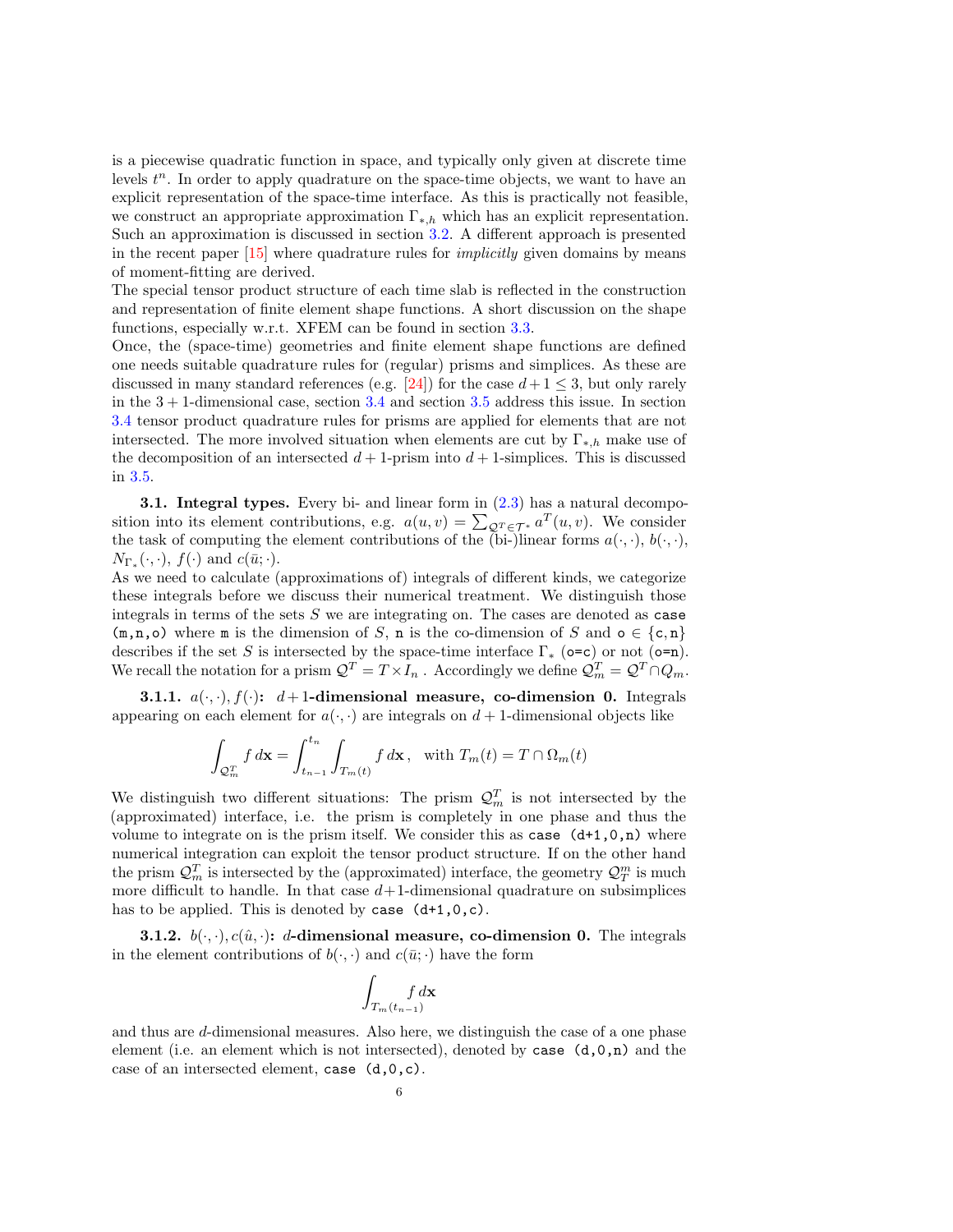**3.1.3.**  $N^{\Gamma}(\cdot, \cdot)$ : *d*-dimensional measure, co-dimension 1. For the spacetime integrals stemming from the Nitsche stabilization bilinear form  $N^{\Gamma^*}(\cdot, \cdot)$  on each element we get terms like

$$
\int_{\Gamma_*^T} \nu \cdot d\mathbf{s}.
$$

where  $\Gamma_*^T = \Gamma_* \cap \mathcal{Q}^T$ . Some terms also depend on the normal direction  $\mathbf{n}_{\Gamma}$ . These integrals only appear on elements that are intersected. The measure is d-dimensional on the manifold  $\Gamma_*$  with co-dimension 1. This case is denoted as case (d,1,c).

<span id="page-7-0"></span>3.2. Approximation of the space-time interface  $\Gamma_*$  and the space-time volumes  $Q_m$ . For the integration of space-time volumes and the space-time interface a discrete approximation of  $\Gamma_*$  and  $Q_m$  which is feasible for numerical integration has to be found. This is relevant for the integration cases  $(d+1,0,c)$  and  $(d,1,c)$ .

Note that case  $(d,0,c)$  is an integral on a d-dimensional simplex T. To deal with those we follow the strategies (for  $d \leq 3$ ) discussed in [\[9,](#page-22-2) Section 7.3]. In order to get approximations  $\Gamma_{*,h}$  and  $Q_{m,h}$  to the space-time interface and volumes (case  $(d+1,0,c)$  we proceed similarly as in lower  $(d)$  dimensions.

We consider the prism  $\mathcal{Q}^T$  with a characteristic spatial length of T (e.g. diameter) h and the time step size  $\Delta t = t_n - t_{n-1}$ . We apply regular subdivisions in time and space. Each edge of  $T$  is divided into  $m_s$  parts of equal length and the time interval is divided into  $m_t$  parts (see Figure [3.1\)](#page-4-0). We get  $m_t \cdot m_s^d$  smaller prisms  $\{Q_i\}$  with spatial resolution  $h/m_s$  and temporal resolution  $\Delta t/m_t$ .



FIG. 3.1. An intersected prism in  $d+1$  dimensions, with  $d=2$ . The original prism (left), the prisms after uniform subdivision in time (middle) and after subdivision in space and time (right).

Each (smaller) prism  $\mathcal{Q}_i$  is subdivided into  $d+1$  ( $d+1$ )-simplices  $\{\mathcal{P}_j\}$  (cf. section [5.2\)](#page-17-0). On  $P_j$  the level-set function is interpolated as a linear function in space-time (by simply evaluating the vertex values only). As the level-set function is now represented as a linear function on each simplex, the according approximation of the zero-level of the level-set function is piecewise planar.

<span id="page-7-1"></span>3.3. Finite elements. We briefly explain the construction of the basis functions for  $W^{\Gamma_*}$ . Let  $\mathcal{J}^W = \{(i,k), i \in \{1,..,N_V\}, k = 1,2\}$  with  $N_V$  the number of vertices of the spatial mesh denote the index set corresponding to the basis functions  $q_{i,j}$  in W. Then the index set of basis functions in the space-time finite element space W "close to the interface" is given by

$$
\mathcal{J}_{\Gamma_*} := \{ (i,k) \in \mathcal{J}^W \mid \text{meas}_d(\Gamma_* \cap \text{supp}(q_{i,k})) > 0 \}.
$$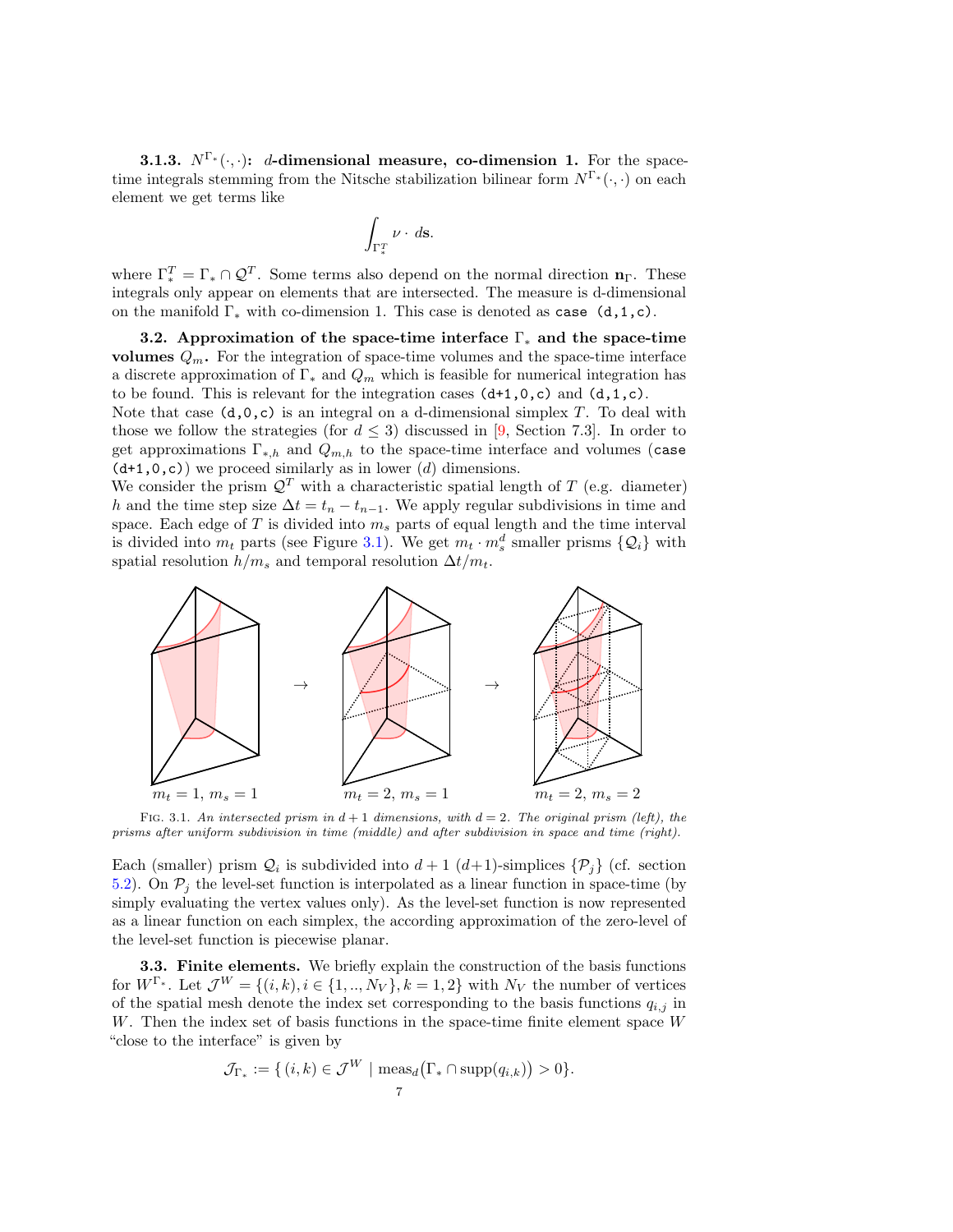Let  $H_{\Gamma_*}$  be the characteristic function corresponding to  $Q_2$ , i.e.  $H_{\Gamma_*}(\mathbf{x},t) = 1$  if  $(\mathbf{x}, t) \in Q_2$  and zero otherwise. For each space-time node index  $(i, k) \in \mathcal{J}_{\Gamma_*}$  we have an additional basis function which is defined as follows:

$$
q_{i,k}^{\Gamma_*}(\mathbf{x},t) := q_{i,k}(\mathbf{x},t) \cdot (H_{\Gamma_*}(\mathbf{x},t) - H_{\Gamma_*}(\mathbf{x}_i,t_{n-2+k})), \quad (j,k) \in \mathcal{J}_{\Gamma_*}
$$
(3.1)

It is ensured that  $q_{i,1}^{\Gamma^*}(\mathbf{x}_i, t_{n-1}) = 0$ ,  $q_{i,2}^{\Gamma^*}(\mathbf{x}_i, t_n) = 0$  holds for all vertices  $\mathbf{x}_i$ . The characterization

$$
W^{\Gamma_*} = W \oplus \text{span}\left\{\, q_{i,k}^{\Gamma_*} \mid (i,k) \in \mathcal{J}_{\Gamma_*} \,\right\}
$$

shows that the XFEM space  $W^{\Gamma_*}$  is obtained by adding to the standard space W new basis functions that are discontinuous across the space-time interface  $\Gamma_*$ .

Let the local index set of the local standard basis functions on one prism  $\mathcal{Q}^T$  be  $\mathcal{J}^T = \{(i,k), i = 1, ..., 4, k = 1, 2\}$ . The according shape functions are

$$
q_{i,k}(\mathbf{x},t) := \phi_i(\mathbf{x})\psi_k(t), \quad (i,k) \in \mathcal{J}^T
$$

with  $\phi_i(\mathbf{x}) = \lambda_i$  where  $\lambda_j$  denotes the barycentric coordinate corresponding to vertex j inside of tetrahedron  $\tilde{T}$  and  $\psi_1(t) = \frac{1}{\Delta t}(t^n - t)$ ,  $\psi_2(t) = \frac{1}{\Delta t}(t - t^{n-1})$ .

<span id="page-8-0"></span>3.4. Numerical integration on non-intersected (space-time) volumes (case  $(d+1,0,n)$ ). Whenever a (tetrahedral) element T is not intersected by the interface  $\Gamma(t)$  for the whole time interval  $(t^{n-1}, t^n]$  the volume integrals of  $a(\cdot, \cdot)$  and  $f(\cdot)$  act on (the complete) prismatic element  $\mathcal{Q}^T$ . Consider for example the diffusion part on  $\mathcal{Q}^T$ . One corresponding matrix entry for  $I = (i, k)$ ,  $J = (j, l) \in \mathcal{J}^W$  is  $G_{I,J}^T := g^T(q_{i,k}, q_{j,l})$  with  $g^T(u, v) := \int_{\mathcal{Q}^T} \alpha_m \beta_m \nabla u \nabla v \, d\mathbf{x} \, dt$  can be computed using iterated integrals:

$$
g^{T}(q_{i,k}, q_{j,l}) = \int_{t^{n-1}}^{t^{n}} \int_{T} \alpha_{m} \beta_{m} (\nabla \phi_{i}) \psi_{k} (\nabla \phi_{j}) \psi_{l} d\mathbf{x} dt
$$
  
= 
$$
\int_{t^{n-1}}^{t^{n}} \psi_{k} \psi_{l} dt \int_{T} \alpha_{m} \beta_{m} \nabla \phi_{i} \nabla \phi_{j} d\mathbf{x} = \Delta t \ M_{k,l} \int_{T} \alpha_{m} \beta_{m} \nabla \phi_{i} \nabla \phi_{j} d\mathbf{x}
$$

where  $\{M_{k,l}\}_{k,l=1,2}$  is the one-dimensional mass matrix

$$
M = \left(\begin{array}{cc} 1/3 & 1/6 \\ 1/6 & 1/3 \end{array}\right).
$$

Thus, in this case the quadrature problem is reduced to a standard problem in d dimensions. For the convection or r.h.s. term the velocity  $\bf{w}$  and the source term f are not necessarily separable (in terms of  $t$  and  $\mathbf{x}$ ). Nevertheless applying interpolation in time for  $f$  and  $\mathbf{w}$ , e.g.

$$
f_{\Delta t} = f(t^{n-1}, x) \cdot \psi_1(t) + f(t^n, x) \cdot \psi_2(t) = \sum_{k=1}^2 f(t^k, x) \cdot \psi_k(t)
$$

or tensor product quadrature rules, e.g.

$$
h^{T}(q_{i,k}, q_{j,l}) := \int_{t^{n-1}}^{t^{n}} \int_{T} \beta_{m}(\nabla \phi_{i}) \psi_{k}(\mathbf{w} \cdot \nabla \phi_{j}) \psi_{l} d\mathbf{x} dt
$$
  

$$
\approx \sum_{i=0}^{N_{ip}} \omega_{i} \psi_{k}(t_{i}) \psi_{l}(t_{i}) \int_{T} \beta_{m}(\nabla \phi_{i}) (\mathbf{w}(t_{i}) \cdot \nabla \phi_{j}) \psi_{l} d\mathbf{x} dt
$$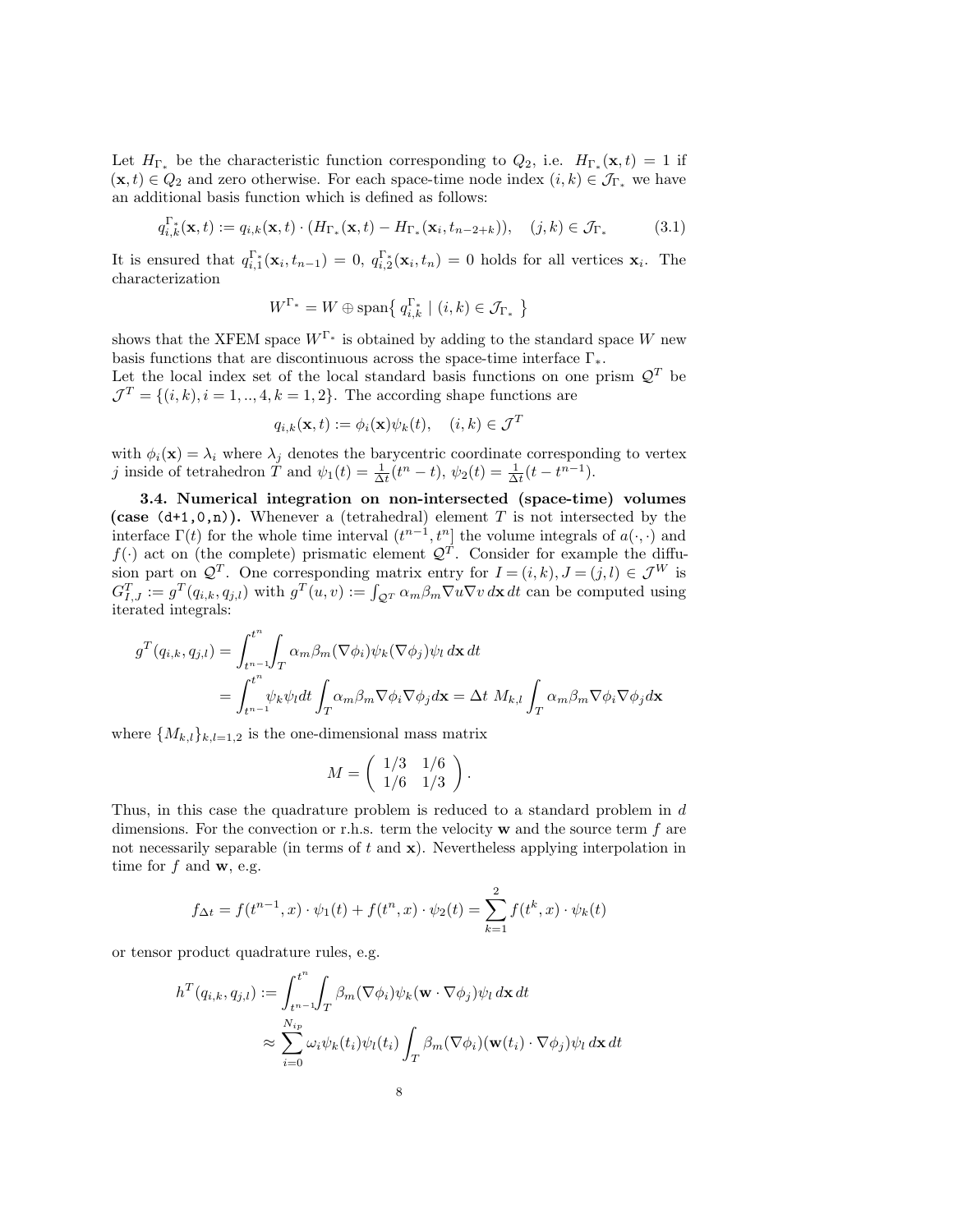where  $N_{ip}$ ,  $t_i$  and  $\omega_i$  are the information of the (1D) quadrature rule, the complexity of the quadrature problem is basically d-dimensional.

<span id="page-9-1"></span>3.5. Numerical integration on intersected space-time volumes and the space-time interface (case (d+1,0,c) and case (d,1,c)). If  $\mathcal{Q}^T$  is intersected some simplices  $P_j$  within the decomposition  $\mathcal{Q}^T = \{P_j\}$  (see section [3.2\)](#page-7-0) are intersected by a planar approximation of the interface. Using the simplex and the (hyper-) plane one can find a decomposition of  $\mathcal{P}_j$  into simplices  $\{\mathcal{P}_j^{(k)}\}$  which are no longer intersected and form a decomposition of  $\mathcal{P}_j$ ,  $\mathcal{P}_j = \bigcup_k \mathcal{P}_j^{(k)}$ . Furthermore the plane intersecting one simplex  $P_j$  can also be decomposed into uncut d-dimensional simplices. As this decomposition is neither obvious nor standard for the case  $d = 3$  a solution strategy is presented in detail in section [5.](#page-14-0) Thus one can achieve an explicit decomposition of  $\mathcal{Q}_m^T$ into uncut  $(d+1)$ -dimensional simplices and of  $\Gamma_{*h}$  into d-dimensional simplices. Once this decomposition is determined the integration can be applied simplex by simplex. Quadrature rules of high order for simplices can be found in standard references (see e.g. [\[24\]](#page-23-13)) if the dimension of the simplex is  $d+1 \leq 3$ . For  $d=3$ , i.e. the simplex is four-dimensional (a pentatope) this is no longer standard. In the literature only a few integration rules can be found (see eg.  $[2]$  and  $[24]$ ). In appendix [A](#page-20-0) we quote lower order rules and strategies to generate higher order ones. Further in appendix [B](#page-21-0) we comment on the computation of the weighting factor  $\nu$ .

3.6. Numerical integration on intersected space volumes. For the treatment of the cases  $(d,0,n)$  and  $(d,0,c)$  we refer to [\[9,](#page-22-2) Section 7.3].

<span id="page-9-0"></span>4. Numerical examples. In this section we present results of numerical experiments. Different from the experiments in  $[20]$ , where only spatially one-dimensional situations have been considered, we consider spatially three-dimensional cases to assess the convergence behavior of the method. In this setting we restrict ourselves to piecewise linear (in time and space) finite element approximations. In all examples we consider the  $L^2(\Omega(T))$ -error for different space and time resolutions. The time interval  $[0, T]$  is divided into  $n_t$  time slabs. The spatial domain is always a cube which is uniformly divided into  $(n_s)^d$  smaller cubes which are then divided into tetrehedra. The error behaviour is investigated w.r.t. refinements, i.e. series of  $n_s$  and  $n_t$ . For all computations we used a third order rule for the numerical integration on the (sub-)pentatopes (see also section [A.2\)](#page-21-1).

<span id="page-9-2"></span>4.1. Moving plane, quasi-1D. This case is the three-dimensional counterpart to the one-dimensional test case in [\[20\]](#page-23-3). The domain is the cube  $\Omega = [0, 2]^3$ . The "inner" phase is contained in the domain  $\Omega_1(t) = \{ \mathbf{x} \in \Omega : |x_1 - q(x_2, x_3) - r(t)| \leq D/2 \}$ , where  $q : [0, 2]^2 \rightarrow [0, 2]$  is the graph describing the shape of the domain  $\Omega_1$  and  $r : [0, T] \to \mathbb{R}$  the function describing the time-dependent shift of the interface in x<sub>1</sub>-direction.  $D = \frac{2}{3}$  is the width of the domain in x<sub>1</sub>-direction. The complementary domain is  $\Omega_2(t) = \check{\Omega} \setminus \Omega_1(t)$ .

The velocity field is given as  $\mathbf{w} = \left(\frac{\partial r}{\partial t}(t), 0, 0\right)$ . As boundary conditions we apply periodicity in all directions,  $u(x_i = 0) = u(x_i = 2), i = 1, 2, 3$ . This renders the problem essentially one-dimensional if  $q(x_2, x_3) = const.$ 

We prescribe the r.h.s. source term  $f$ , such that the solution is given by

$$
u(\mathbf{x}, t) = \sin(k\pi t) \cdot U^m(x_1 - q(x_2, x_3) - r(t)), \quad \mathbf{x} \in \Omega^m(t), \quad m = 1, 2
$$

with  $U^1(y) = ay + by^3$  and  $U^2(y) = \sin(\pi y)$  where a and b are chosen such that the interface conditions hold.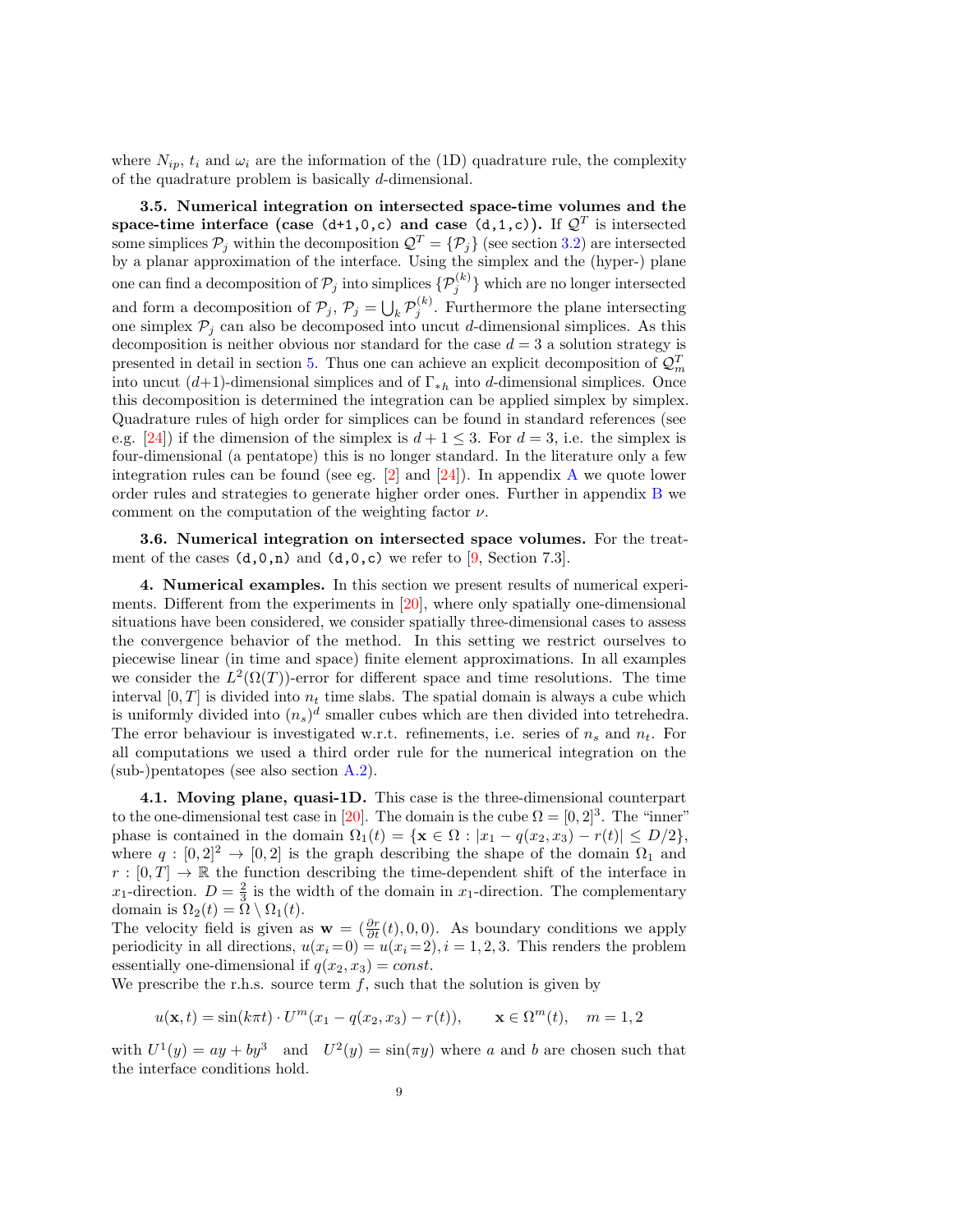

FIG. [4.1](#page-9-2). Sketch of the geometrical setup of the numerical example in section 4.1 (left),  $\Omega_1$  is blue and  $\Omega_2$  is green. The time-independent part of the solution  $U^{1/2}$  is also sketched (right).

The diffusivities are  $(\alpha_1, \alpha_2) = (1, 2)$  and the Henry weights  $(\beta_1, \beta_2) = (1.5, 1)$ , resulting in  $a \approx 1.02728$  and  $b \approx 6.34294$ . The problem is considered in the time interval [0, T] with  $T = 1$ .

<span id="page-10-0"></span>4.1.1. Planar (in space and time) interface. We choose  $q(x_2, x_3) = 1$  and  $r(t) = 0.25t$ , hence the space-time interface is planar. Thus the proposed method for the approximation of the space-time interface is exact for every  $m_t, m_s \geq 1$ , where  $m_t$ and  $m<sub>s</sub>$  are the number of subdivisions in time and each space direction, respectively, cf. section [3.2.](#page-7-0) We choose  $m_s = m_t = 1$ .



<span id="page-10-1"></span>FIG. 4.2. Convergence in  $L^2(\Omega(T))$ -norm w.r.t. refinements in time (left) and space (right) for test case in section [4.1.1.](#page-10-0)

In Table [4.1](#page-11-0) and Figure [4.2](#page-10-1) we give the resulting error  $||u_h - u_{ref}||_{L^2(\Omega(T))}$  for different mesh and time step sizes. Similar to the results in [\[20\]](#page-23-3) we observe a third order convergence w.r.t. time step size  $\Delta t$  and a second order convergence w.r.t. the mesh size.

Remark 4.1. In [\[25,](#page-23-14) Theorem 12.7] for the corresponding DG-FEM method applied to the standard heat equation an error bound with third order convergence w.r.t.  $\Delta t$ has been derived. Note however that the analysis does not carry over for the case of the Nitsche-XFEM discretization.

<span id="page-10-2"></span>**4.1.2.** Nonlinear moving interface. We consider  $q(x_2, x_3) = \frac{7}{8} + \frac{1}{4}x_2^2(2-x_2)^2$ and  $r(t) = \frac{1}{4\pi} \sin(2\pi t)$  which leads to a space-time interface which is no longer planar. The geometrical approximation of the space-time interface in this paper is piecewise planar, i.e. the maximum distance between  $\Gamma_*$  and its approximation  $\Gamma_{*,h}$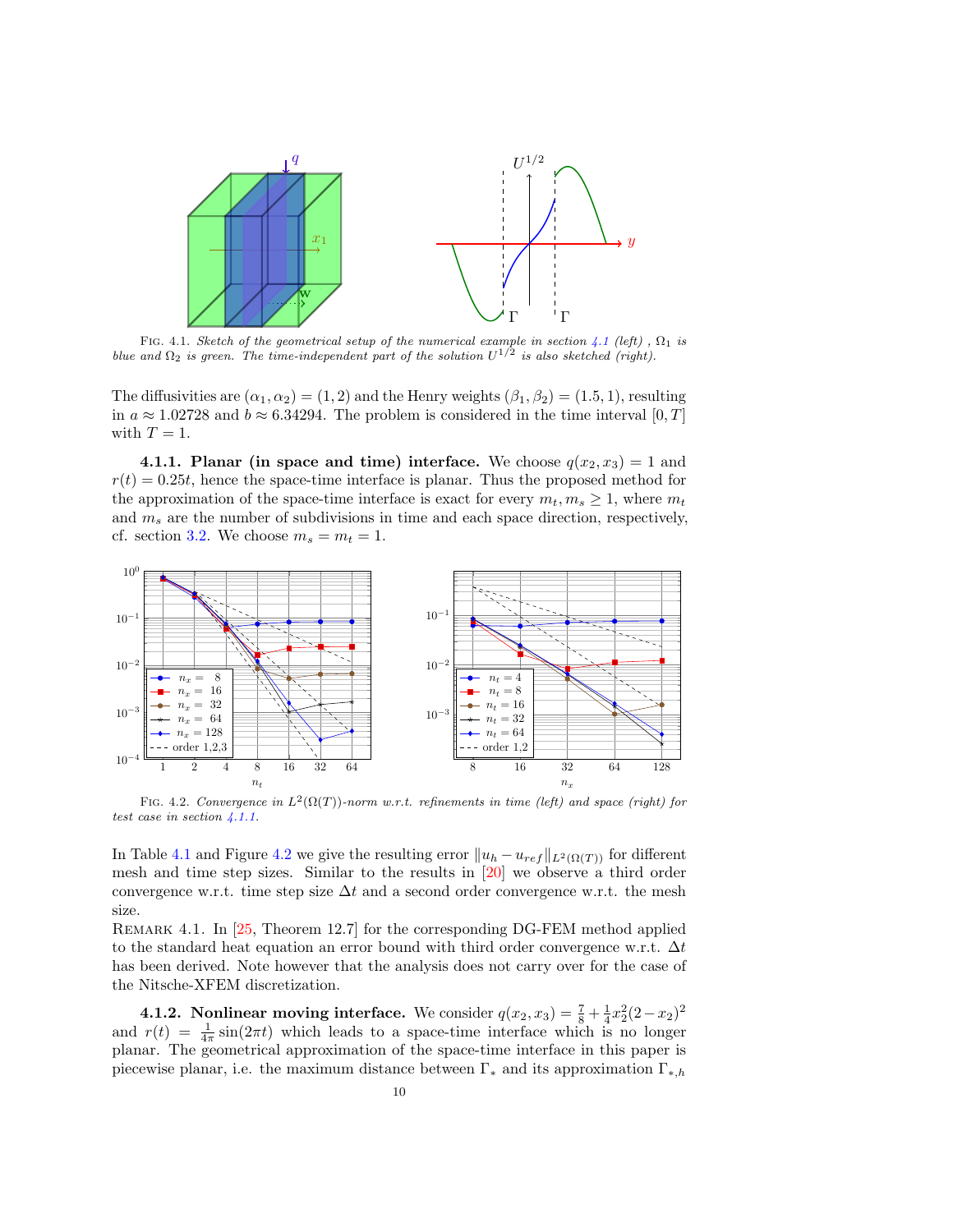| $n_{t}$<br>$n_{s}$ | 8      | 16     | 32      | 64      | 128      | $\text{eoc}_t$ |  |  |
|--------------------|--------|--------|---------|---------|----------|----------------|--|--|
| 1                  | 0.6826 | 0.7005 | 0.72760 | 0.73301 | 0.742317 |                |  |  |
| $\overline{2}$     | 0.2809 | 0.3138 | 0.32771 | 0.33260 | 0.334165 | 1.15           |  |  |
| 4                  | 0.0624 | 0.0603 | 0.07139 | 0.07557 | 0.076649 | 2.12           |  |  |
| 8                  | 0.0755 | 0.0165 | 0.00840 | 0.01132 | 0.012328 | 2.64           |  |  |
| 16                 | 0.0831 | 0.0233 | 0.00524 | 0.00103 | 0.001585 | 2.96           |  |  |
| 32                 | 0.0844 | 0.0247 | 0.00646 | 0.00147 | 0.000261 | 2.6            |  |  |
| 64                 | 0.0846 | 0.0249 | 0.00667 | 0.00168 | 0.000403 | $-0.63$        |  |  |
| eoc <sub>s</sub>   |        | 1.76   | 1.90    | 1.99    | 2.06     |                |  |  |
| TABLE 4.1          |        |        |         |         |          |                |  |  |

<span id="page-11-0"></span> $\|u_h - u_{ref}\|_{L^2(\Omega(T))}$  for different refinements in time and space for test case in section [4.1.1.](#page-10-0) The last column shows the estimated order of convergence w.r.t. time (eoc<sub>t</sub>) using the finest spatial resolution ( $n_s = 128$ ), the last row shows the estimated order of convergence w.r.t. space (eoc<sub>s</sub>) using the finest temporal resolution ( $n_t = 64$ ).

converges with second order w.r.t. increasing  $n_t \cdot m_t, n_s \cdot m_s$ . In Table [4.2](#page-11-1) the error  $||u_h - u_{ref}||_{L^2(\Omega(T))}$  on a fixed (fine) spatial grid with resolution 64×64×64 for different numbers of time steps is listed. In order to investigate the impact of the approximation of  $\Gamma_*$  we performed the computation with different numbers of subdivisions  $m_s$ ,  $m_t$ . The results, shown in Table [4.2,](#page-11-1) indicate an error bound behaviour of the form

| $n_{t}$            | 1     | $\overline{2}$ | $\overline{4}$ | 8      | 16      | 32      | 64      |
|--------------------|-------|----------------|----------------|--------|---------|---------|---------|
| $m_s = 1, m_t = 1$ | 2.50  | 2.89           | 0.547          | 0.137  | 0.0342  | 0.00879 | 0.00317 |
| $\mathrm{eoc}_t$   |       | $-0.21$        | 2.40           | 2.00   | 2.00    | 1.96    | 1.49    |
| $m_s = 1, m_t = 2$ | 2.49  | 0.817          | 0.168          | 0.0374 | 0.00878 | 0.00301 | 0.00241 |
| $\mathrm{eoc}_t$   |       | 1.61           | 2.28           | 2.17   | 2.09    | 1.54    | 0.32    |
| $m_s = 1, m_t = 4$ | 0.520 | 0.481          | 0.0985         | 0.0167 | 0.00284 | 0.00219 | 0.00236 |
| $\rm{eoc}$         |       | 0.11           | 2.29           | 2.56   | 2.56    | 0.37    | $-0.11$ |
| $m_s = 1, m_t = 8$ | 0.491 | 0.412          | 0.0910         | 0.0143 | 0.00189 | 0.00212 | 0.00236 |
| $\mathrm{eoc}_t$   |       | 0.25           | 2.18           | 2.67   | 2.92    | $-0.17$ | $-0.15$ |
| $m_s = 4, m_t = 8$ | 0.491 | 0.412          | 0.0909         | 0.0142 | 0.00179 | 0.00207 |         |
| $\mathrm{eoc}_t$   |       | 0.25           | 2.18           | 2.68   | 2.99    | $-0.20$ |         |
| TABLE 4.2          |       |                |                |        |         |         |         |

<span id="page-11-1"></span>Error  $\|u_h - u_{ref}\|_{L^2(\Omega(T))}$  for different temporal refinements and quadrature subdivisions on a regular 64×64×64 tetrahedral mesh for the test case in section [4.1.2.](#page-10-2)

<span id="page-11-2"></span>
$$
||u_h - u_{ref}||_{L^2(\Omega(T))} \le C_1 \Delta t^3 + C_2 (\Delta t/m_t)^2 + C_3(h)
$$

where  $C_1$  is independent of the approximation of  $\Gamma_*$ .  $C_2$  is directly related to the interface approximation errors. If the interface approximation is exact (as in the last section)  $C_2$  is zero.  $C_3(h)$  describes the spatial error due to the method and the piecewise linear interface approximation for the numerical integration. In this examples  $C_3(h) \approx 0.002$ . Furthermore, we observe that in this example  $C_3$  is essentially independent of  $m_s$ .

For  $m_t$  sufficiently large, i.e.  $m_t > \sqrt{C_2/(C_1\Delta t)}$  and h sufficiently small, the first term dominates the error, such that one observes a third order in time convergence. This does not hold if  $m_t$  is too small. Especially for  $m_s = m_t = 1$ , the error is converging with (only) second order, due to a dominating interface approximation error.

REMARK 4.2. In order to investigate the additional effort within one time step due to additional XFEM unknowns, we consider the ratio between the maximum number of extended (XFEM) unknowns and standard (space-time) finite element unknowns within one time slab. In Figure [4.3](#page-12-0) a sketch of the corresponding situation is shown. If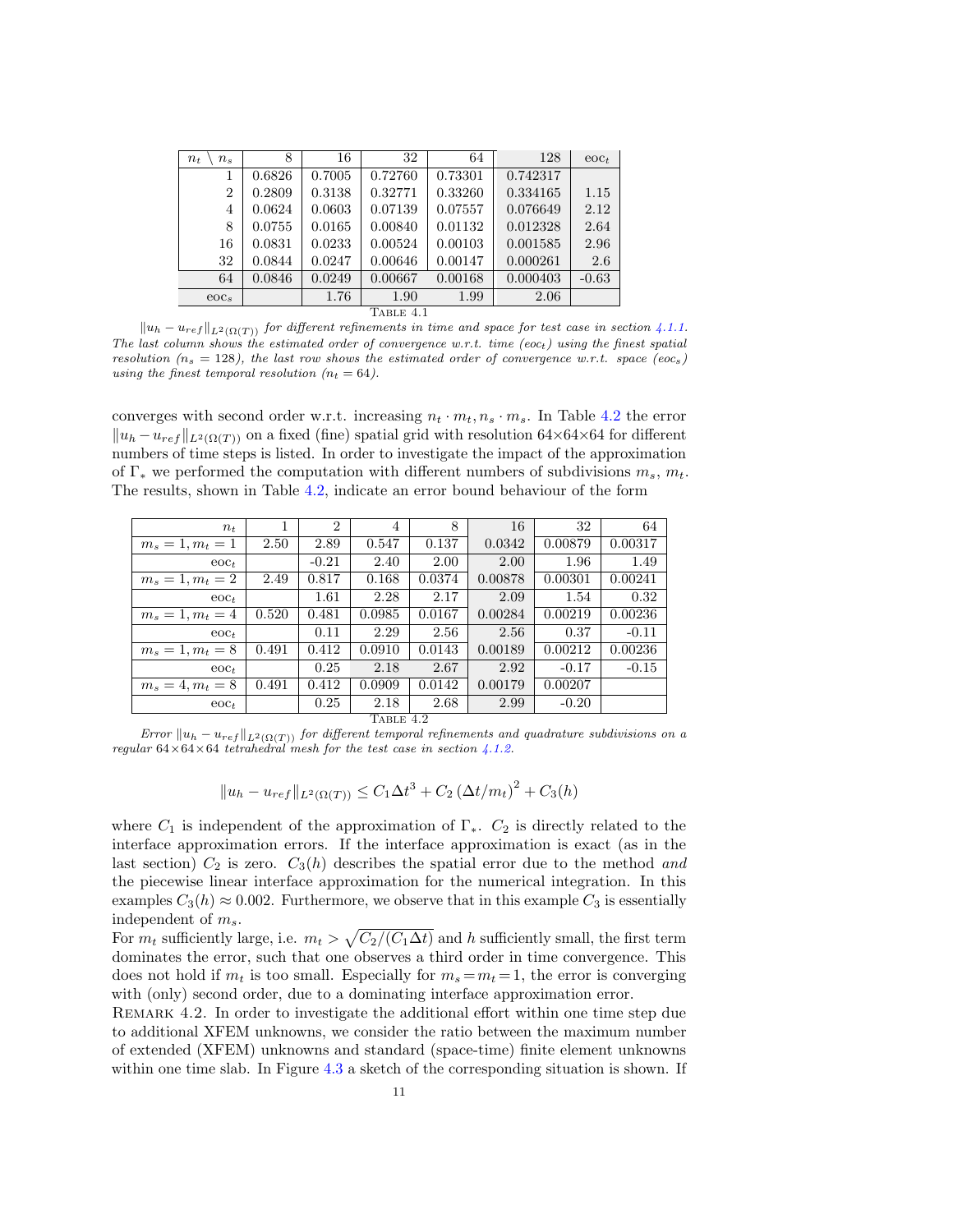the interface is well resolved, the number of unknowns close to the interface increases with  $2^{d-1}$  for one uniform (spatial) refinement whereas the overall number of unknowns increases with  $2<sup>d</sup>$ . Thus the ratio decreases linearly with the spatial resolution. In Table [4.3](#page-12-1) the corresponding numbers for this test case are given which are in agreement with the expected behaviour.



<span id="page-12-0"></span>Fig. 4.3. Sketch of different spatial and temporal resolutions for a spatially one-dimensional problem. Standard and XFEM degrees of freedom are marked. For  $n_t = 2, n_s = 4$  (upper left) the highest ratio between XFEM unknowns and standard unknowns within one time slab is 80%, for  $n_t = 8, n_s = 4$  (lower left) the ratio is also 80%, for  $n_t = 2, n_s = 16$  (upper right) the ratio is 59 % and for  $n_t = 8$ ,  $n_s = 16$  (lower right) the ratio is 41%.

| Std. unkn.         | 1024       | 8192                                   | 65536        | 524288       | 4194304        |
|--------------------|------------|----------------------------------------|--------------|--------------|----------------|
| $n_{s}$<br>$n_{t}$ | 8          | 16                                     | 32           | 64           | 128            |
|                    | 736 (72%)  | 3648 (45\%)                            | 19328 (30%)  | 119808 (23%) | $813056(19\%)$ |
| $\overline{2}$     | 656 (64\%) | 3008 (37\%)                            | 14336 (22\%) | 78848 (15%)  | $479232(11\%)$ |
| 4                  | 656 (64\%) | 3008 (37%)                             | 14336 (22%)  | 78848 (15%)  | 479232(11%)    |
| 8                  | 656 (64\%) | 2880 (35%)                             | 13056 (20%)  | 67072 (13%)  | 383488 (9%)    |
| 16                 | 640 (63%)  | 2624 (32%)                             | 11136 (17%)  | 52992 (10%)  | 275456 (7%)    |
| 32                 | 640 (63%)  | 2496 (30\%)                            | 10368 (16\%) | 45824 (9%)   | 198656 (5%)    |
| 64                 | 640 (60%)  | 2496 (30%)<br>$\overline{\phantom{a}}$ | 9856 (15%)   | 41472 (8%)   | 182784 (4%)    |

TABLE  $4.3$ 

<span id="page-12-1"></span>Number of standard (space-time) unknowns (first row) and maximal number of additional XFEM unknowns for one time slab for different spatial and temporal resolutions for test case in section [4.1.2.](#page-10-2) In brackets the ratio between XFEM and standard unknowns is added.

Remark 4.3. To decrease the (space-time) interface approximation error one can either choose smaller time steps or a larger refinement factor  $m_t$  for the construction of  $\Gamma_{*,h}$ . The computation with a fixed  $\Delta t = \Delta t$  and  $m_t = \tilde{m}_t > 1$  is cheaper than a computation with  $\Delta t = \Delta \tilde{t}/\tilde{m}_t$  and  $m_t = 1$ . In Figure [4.4](#page-13-0) a sketch of both strategies is shown. For  $m_t > 1$  additional effort due to the decomposition strategy and quadrature within one time step is required. However if the interface is resolved, this is only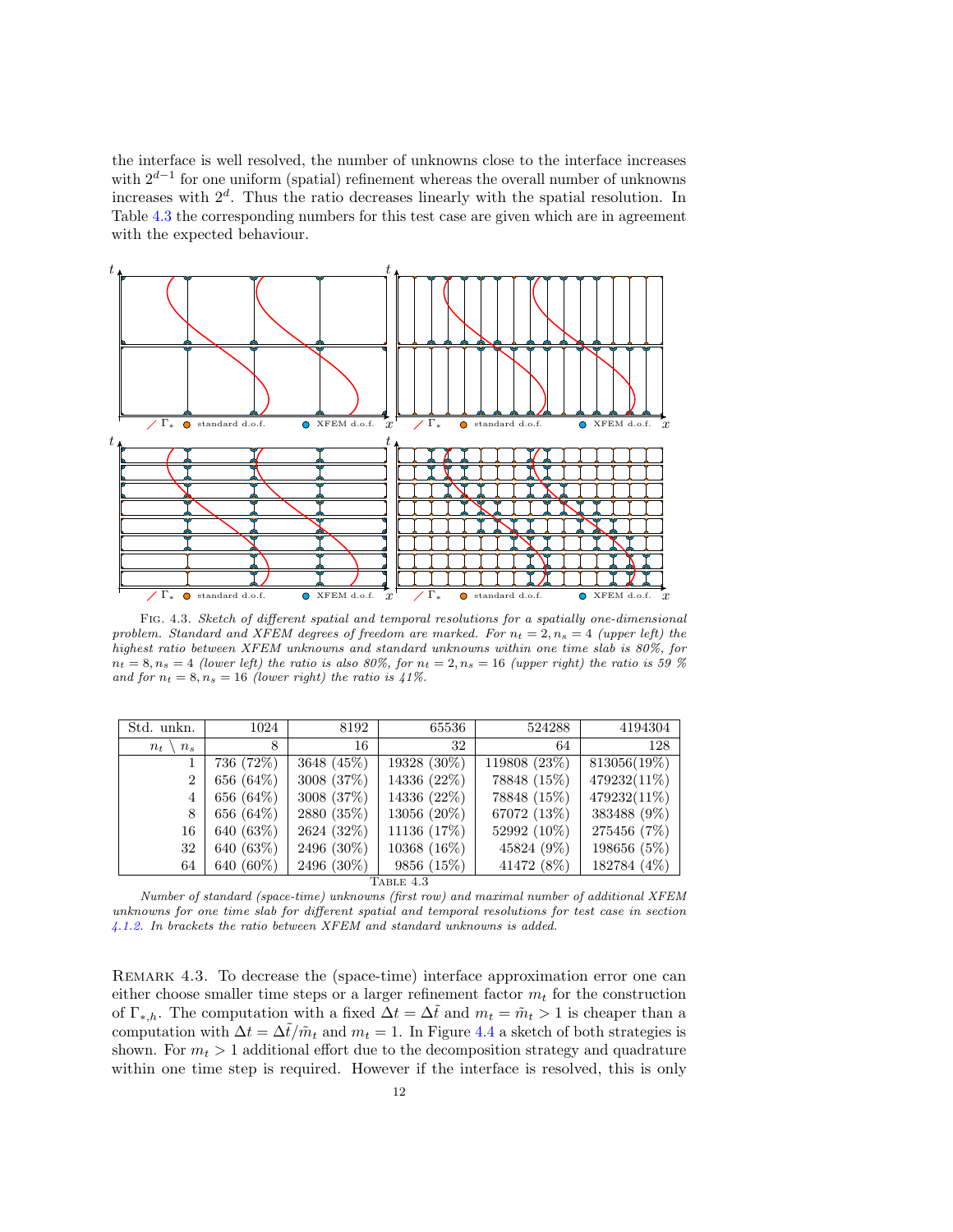required for a small number of elements (cf. Remark [4.2\)](#page-11-2). The number of time steps and thereby the number of linear systems that have to be solved however is reduced by a factor of  $\tilde{m}_t$ . Note that the solution of linear systems is typically the most time consuming part.



<span id="page-13-0"></span>FIG. 4.4. Sketch of geometry approximation and degrees of freedom for the case  $m_t = 1$  and  $\Delta t = \Delta \tilde{t}/4$  (left) and for the case  $m_t = 4$  and  $\Delta t = \Delta \tilde{t}$  (right). Note that the approximation quality of the piecewise planar interface is the same.

<span id="page-13-1"></span>4.2. Rotational symmetric solution on a moving sphere. As a last example we consider a more realistic geometrical configuration. We consider a rotational symmetric solution for a stationary sphere and then translate it with a time-dependent velocity. The time interval is  $[0, T]$  with  $T = 0.5$  and the domain is the cube  $\Omega = [0, 2]^3$ . One phase is contained in the domain  $\Omega_1(t) = \{ \mathbf{x} \in \Omega : ||x - (\mathbf{p}_0 + r(t) \cdot \mathbf{e}_1)|| \le R \},\$ 



FIG. 4.5. Sketch of geometrical setup (left) for test case in section [4.2,](#page-13-1)  $\Omega_1$  is blue and  $\Omega_2$  is green. And sketch of the time-independent part of the solution  $U^{1/2}$  (right).

where  $\mathbf{p}_0$  is the center of the initial sphere and  $r(t)$  the motion of the interface in  $x_1$ -direction,  $e_1$  is the corresponding unit vector.  $R = \frac{1}{3}$  is the radius of the sphere. The complementary domain is  $\Omega_2(t) = \Omega \setminus \Omega_1(t)$ .

The velocity field **w** is given as  $\mathbf{w} = (\frac{\partial r}{\partial t}(t), 0, 0)$ . As boundary conditions we apply suitable Dirichlet boundary conditions everywhere.

We prescribe these boundary conditions and the r.h.s. source term  $f$ , such that the solution is given by

$$
u(\mathbf{x},t) = \sin(k\pi t) \cdot U^m(||\mathbf{x} - (\mathbf{p}_0 + r(t) \cdot \mathbf{e}_1)||), \quad \mathbf{x} \in \Omega^m(t), \quad m = 1, 2
$$

with

$$
U^1(y) = a + by^2
$$
 and  $U^2(y) = \cos(\pi y),$   
13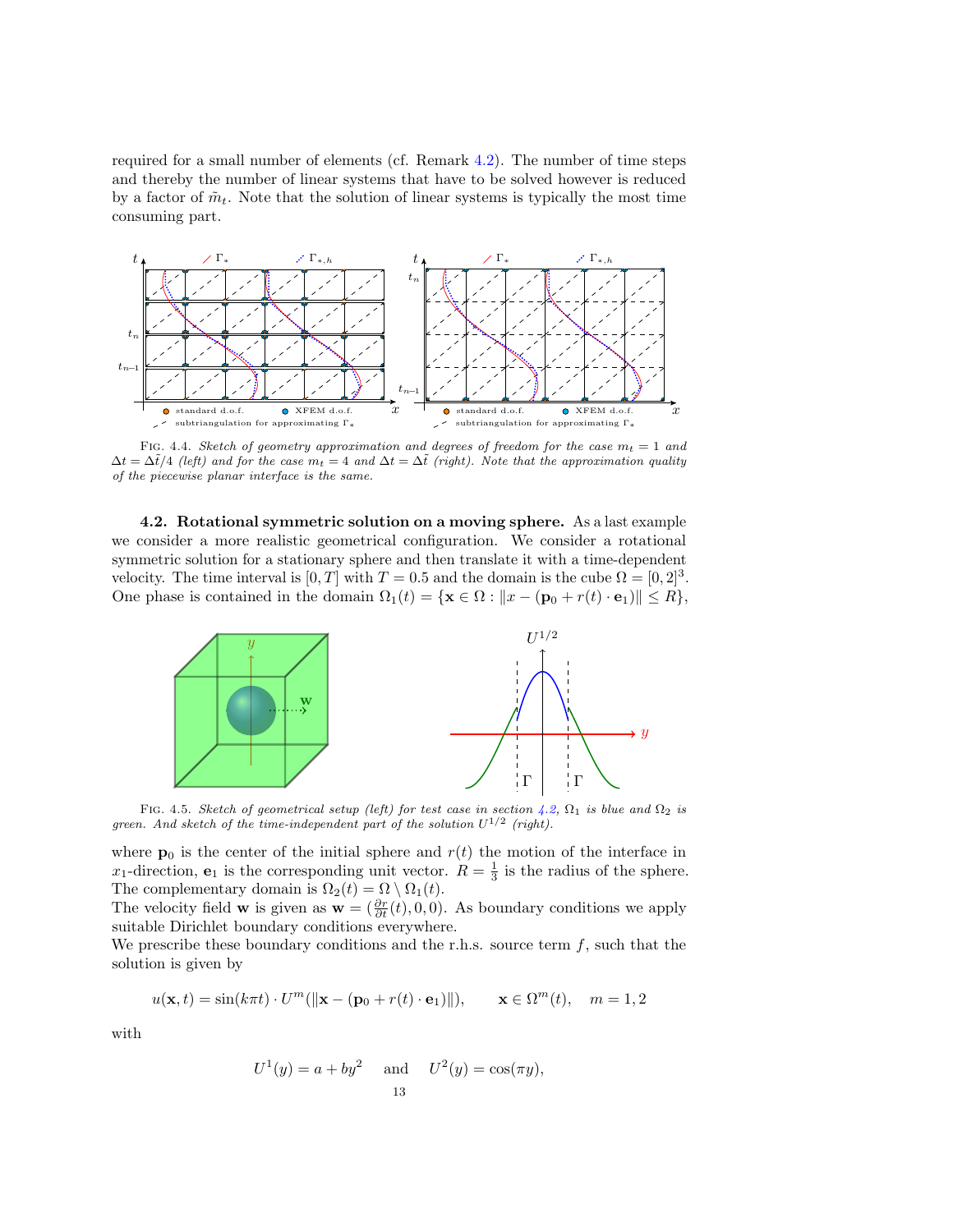where  $a$  and  $b$  are chosen s.t. the interface conditions hold. The diffusivities are  $(\alpha_1, \alpha_2) = (10, 20)$  and the Henry weights  $(\beta_1, \beta_2) = (2, 1)$  resulting in  $a \approx 1.1569$ and  $b \approx -8.1621$ . The problem is considered in the time interval  $[0, T]$  with  $T = 0.5$ . We choose  $\mathbf{p}_0 = (0.5, 1, 1)^T$  and  $r(t) = \frac{1}{4\pi} \sin(2\pi t)$ . For the approximation of the space-time interface we consider  $m_s = m_t = 1$ . We observe an error behaviour which is of (at least) second order in time and space  $(\mathcal{O}(h^2 + \Delta t^2))$  (see Figure [4.6\)](#page-14-1). For the finest spatial resolution ( $n_s = 64$ ) we observe an order around 2.5 for the convergence in time. In contrast to the previous test cases the spatial error dominates the overall error already for coarse temporal resolutions. We expect that for finer spatial resolutions and better geometry approximations  $(m_t > 1, m_s \ge 1)$  one could retain the third order convergence in time.



<span id="page-14-1"></span>FIG. 4.6. Convergence in  $L^2(\Omega(T))$ -norm w.r.t. refinements in time and space as a plot and as tabulated values for test case in section [4.2.](#page-13-1)

It is also relevant to study the accuracy of the method w.r.t. the interface condition. Therefore, in Table [4.4](#page-14-2) we consider the error

$$
\|\nu^{\frac{1}{2}}[\beta u_h]\|_{L^2(\Gamma_{*,h})} = \left(\int_0^T \int_{\Gamma_h(t)} [\beta u_h]^2 ds dt\right)^{\frac{1}{2}}
$$

under space and time refinement and also observe an  $\mathcal{O}(h^2 + \Delta t^2)$  behaviour.

| $n_{t}$<br>$n_{s}$ | 8      | 16      | 32       | 64       | $\mathrm{eoc}_t$ |  |  |
|--------------------|--------|---------|----------|----------|------------------|--|--|
| $\overline{2}$     | 0.0495 | 0.00700 | 0.0198   | 0.0587   |                  |  |  |
| 4                  | 0.0430 | 0.00384 | 0.00567  | 0.0227   | 1.37             |  |  |
| 8                  | 0.0417 | 0.00253 | 0.00164  | 0.00517  | 2.13             |  |  |
| 16                 | 0.0414 | 0.00205 | 0.000716 | 0.00117  | 2.14             |  |  |
| 32                 | 0.0413 | 0.00190 | 0.000523 | 0.000275 | 2.10             |  |  |
| 64                 | 0.0413 | 0.00186 | 0.000477 | 0.000131 | 1.07             |  |  |
| eoc <sub>s</sub>   |        | 4.48    | 1.96     | 1.86     |                  |  |  |
| TABLE 4.4          |        |         |          |          |                  |  |  |

<span id="page-14-2"></span>Interface error  $||v^{\frac{1}{2}}[\beta u_h]||_{L^2(\Gamma_{*,h})}$  for different refinements in time and space for the test case in section [4.2.](#page-13-1) The last column shows the estimated order of convergence w.r.t. time (eoc<sub>t</sub>) using the finest spatial resolution ( $n_s = 64$ ), the last row shows the estimated order of convergence w.r.t. space (eocs) using the finest temporal resolution ( $n_t = 64$ ).

<span id="page-14-0"></span>5. A strategy to decompose intersected 4-prisms into pentatopes. In this section we introduce a decomposition strategy that allows for a decomposition of four dimensional prisms into pentatopes as needed in section [3.5.](#page-9-1) This approach is new.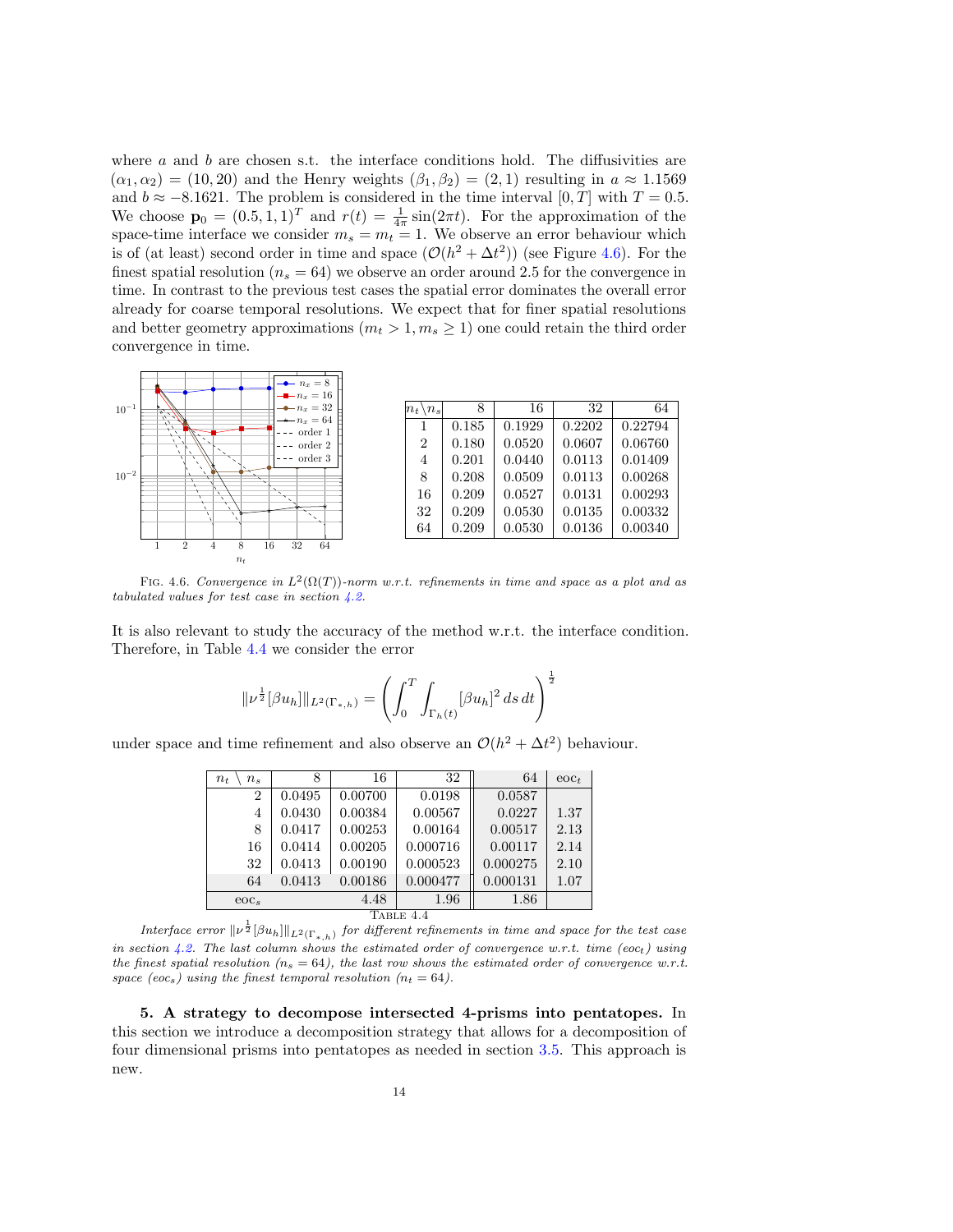Firstly, we introduce the definitions of relevant four dimensional geometries in section [5.1.](#page-15-0) The decomposition of a 4-prism into four pentatopes is presented in section [5.2.](#page-17-0) This is already needed to construct (via interpolation of the level-set function) the piecewise planar space-time interface in section [3.2.](#page-7-0)

In section [5.4](#page-18-0) a strategy is presented that allows us to decompose a pentatope which is intersected by a hyperplane (representing an approximation of the space-time interface) into pentatopes which are not intersected. Figure [5.1](#page-4-0) sketches the algorithmic structure of the decomposition strategy. In this algorithm we need a particular geometrical object, that we call hypertriangle, which can be decomposed into six pentatopes following the decomposition rule in section [5.3.](#page-17-1)

REMARK 5.1. The resulting pentatopes/tetrahedra in this decomposition can have arbitrary small angles. Note that this does not lead to stability problems as we are using the decomposition only for numerical integration.



Fig. 5.1. Algorithmic structure of the decomposition strategy proposed in section [5.](#page-14-0)

<span id="page-15-0"></span>5.1. Definition of simple geometries in four dimensions. By  $e^i \in \mathbb{R}^n$  we denote the *i*-th unit vector with  $(e^{i})_{j} = \delta_{i,j}$  for  $i = 1, ..., n$  and  $e^{0} := 0$ . DEFINITION 5.1 (4-simplex / pentatope). Let  $\mathbf{x}^i \in \mathbb{R}^4$  for  $i = 1, ..., 5$  and  $\mathbf{d}^{i,j} := \mathbf{x}^i - \mathbf{x}^j$ . Iff the vectors  $\mathbf{d}^{i,1}$  for  $i = 2,..,5$  are linearly independent, we call the convex hull  $P = conv(\{\mathbf{x}^i\}_{i=1, \dots, 5})$  the 4-simplex or pentatope.

REMARK 5.2 (reference pentatope). Every pentatope  $P$  can be represented as an affine transformation applied to the reference pentatope  $\hat{\mathcal{P}} = \text{conv}(\{e^i\}_{i=0,..4})$ . The transformation has the form

$$
\Phi: \hat{\mathcal{P}} \to \mathcal{P}, (\hat{x}_1, \hat{x}_2, \hat{x}_3, \hat{x}_4) \to \sum_{i=1}^5 \hat{\lambda}_i \mathbf{x}^i,
$$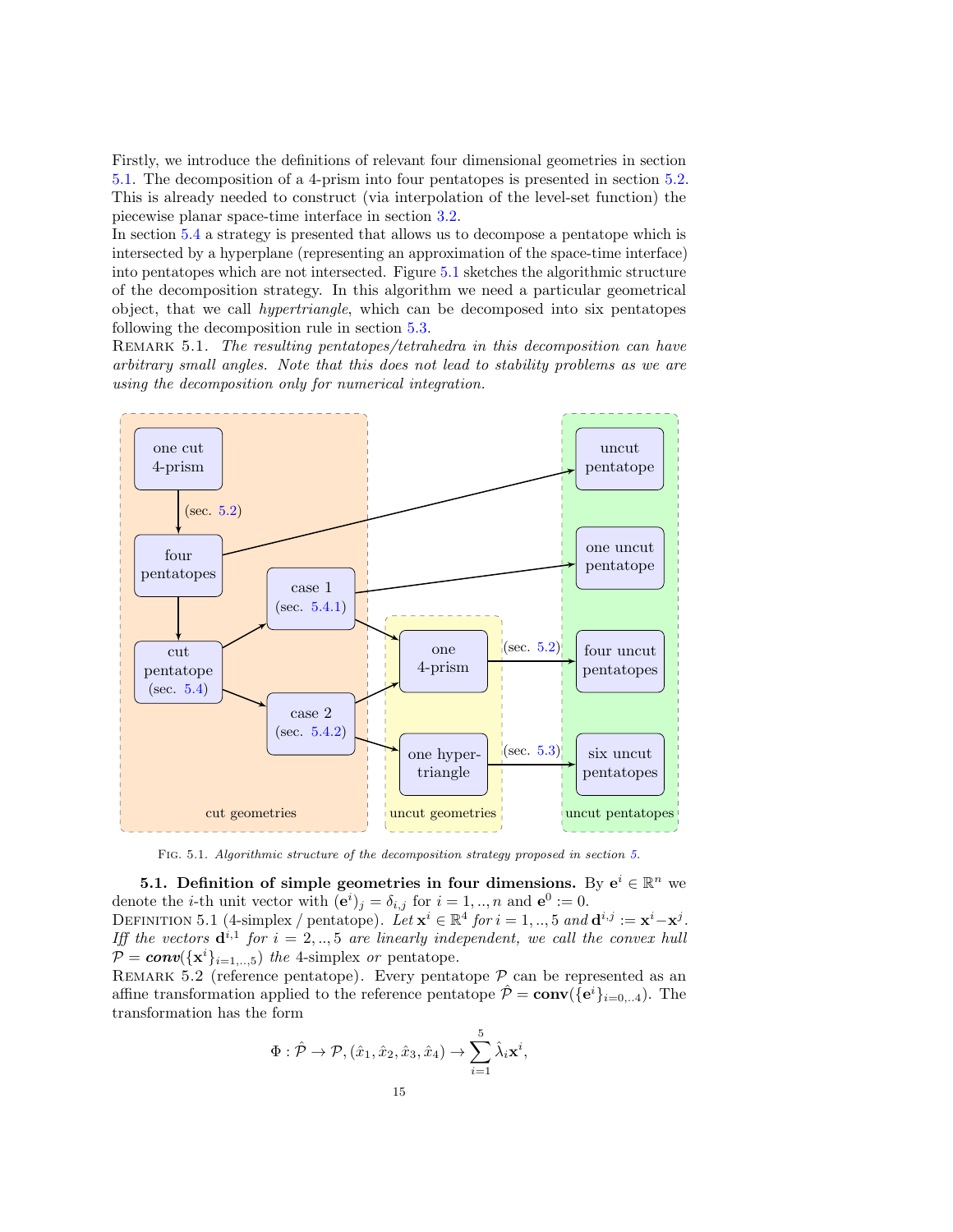where  $\hat{\lambda}_i(\hat{x}_1, \hat{x}_2, \hat{x}_3, \hat{x}_4)$  are the barycentric coordinates of  $\hat{\mathcal{P}}$  w.r.t. vertex  $e^{i-1}$ . DEFINITION 5.2 (4-prism). Let  $\mathbf{x}^i \in \mathbb{R}^4$  for  $i = 1,..,4$  and  $\mathbf{y} \in \mathbb{R}^4$ . Iff  $\{\mathbf{x}^i\}_{i=1,..,4}$ defines a 3-simplex (tetrahedron)  $T = \text{conv}(\{\mathbf{x}^i\}_{i=1...,1})$  and y is linearly independent of  $\{\mathbf d^{i,1}\}_{i=2,\dots,4}$ , with  $\mathbf d^{i,j} := \mathbf x^i - \mathbf x^j$ , the set

$$
Q = \mathbf{conv}(\{\mathbf{x}^i\}_{i=1,..,4}, \{\mathbf{x}^i + \mathbf{y}\}_{i=1,..,4}) = \{\mathbf{x} + \alpha \mathbf{y}, \mathbf{x} \in \mathbf{conv}(\{\mathbf{x}^i\}_{i=1,..,4}), \alpha \in [0,1]\}
$$

is called 4-prism.

Remark 5.3 (reference 4-prism). Every 4-prism can be represented as an affine linear transformation applied to the reference 4-prism  $\hat{Q} = \text{conv}(\{e^i\}_{i=0,..,3}\}, \{e^i +$  $\mathbf{e}^{4}\}_{i=0, \ldots, 3}$ . The transformation has the form

$$
\Phi: \hat{\mathcal{Q}} \to \mathcal{Q}, (\hat{x}_1, \hat{x}_2, \hat{x}_3, \hat{x}_4) \to \sum_{i=1}^4 \hat{\mu}_i \mathbf{x}^i + \hat{x}_4 \mathbf{y},
$$

where  $\hat{\mu}_i(\hat{x}_1, \hat{x}_2, \hat{x}_3)$  are the barycentric coordinates of the reference tetrahedron  $\hat{T} =$ **conv**( ${e^{i}}_{i=0...3}$ ). The next geometry is a little bit more complex. It later occurs as



FIG. 5.2. Sketch of reference geometries. Reference 4-prism  $\hat{Q}$  (left), reference pentatope  $\hat{\mathcal{P}}$ (center) and reference hypertriangle  $\hat{\mathcal{H}}$  (right).

<span id="page-16-0"></span>one part of a pentatope cut by a hyperplane. DEFINITION  $5.3$  (hypertriangle). We define the reference hypertriangle as

$$
\hat{\mathcal{H}} := \{ (x_1, x_2, x_3, x_4) \in \mathbb{R}_+^4, x_1 + x_2 \le 1, x_3 + x_4 \le 1 \}
$$

$$
= \mathbf{conv}(\{\hat{\mathbf{x}}^{i,j}\}_{i=1,\dots,3,j=1,\dots,3}) = \hat{\mathcal{K}} \times \hat{\mathcal{K}}
$$

where  $\hat{\mathcal{K}} \subset \mathbb{R}^2$  denotes the reference triangle  $\hat{\mathcal{K}} = \text{conv}(\{\chi^1, \chi^2, \chi^3\}) \subset \mathbb{R}^2$  with  $\chi^i = e^{i-1} \in \mathbb{R}^2$ ,  $i = 1, 2, 3$  and  $\hat{\mathbf{x}}^{i,j} = (\chi^i, \chi^j) \in \mathbb{R}^4$ ,  $i, j = 1, 2, 3$ . Now, let  $\mathbf{x}^{i,j} \in$  $\mathbb{R}^4$ ,  $i, j = 1, 2, 3$ . The convex hull  $\mathcal{H} = \text{conv}(\{\mathbf{x}^{i,j}\}_{i,j=1,2,3})$  is called a hypertriangle iff there exists a transformation

$$
\Phi: \hat{\mathcal{H}} \to \mathbb{R}^4, (\hat{x}_1, \hat{x}_2, \hat{x}_3, \hat{x}_4) \to \sum_{i=1}^3 \sum_{j=1}^3 \hat{\rho}_i(\hat{x}_1, \hat{x}_2) \hat{\rho}_j(\hat{x}_3, \hat{x}_4) \mathbf{x}^{i,j},
$$

where  $\hat{\rho}_i(\hat{x}_1, \hat{x}_2)$  is the barycentric coordinate of the reference triangle K corresponding to the vertex  $\chi^i$ . There holds  $\Phi(\hat{\mathcal{H}}) = \mathcal{H}$ .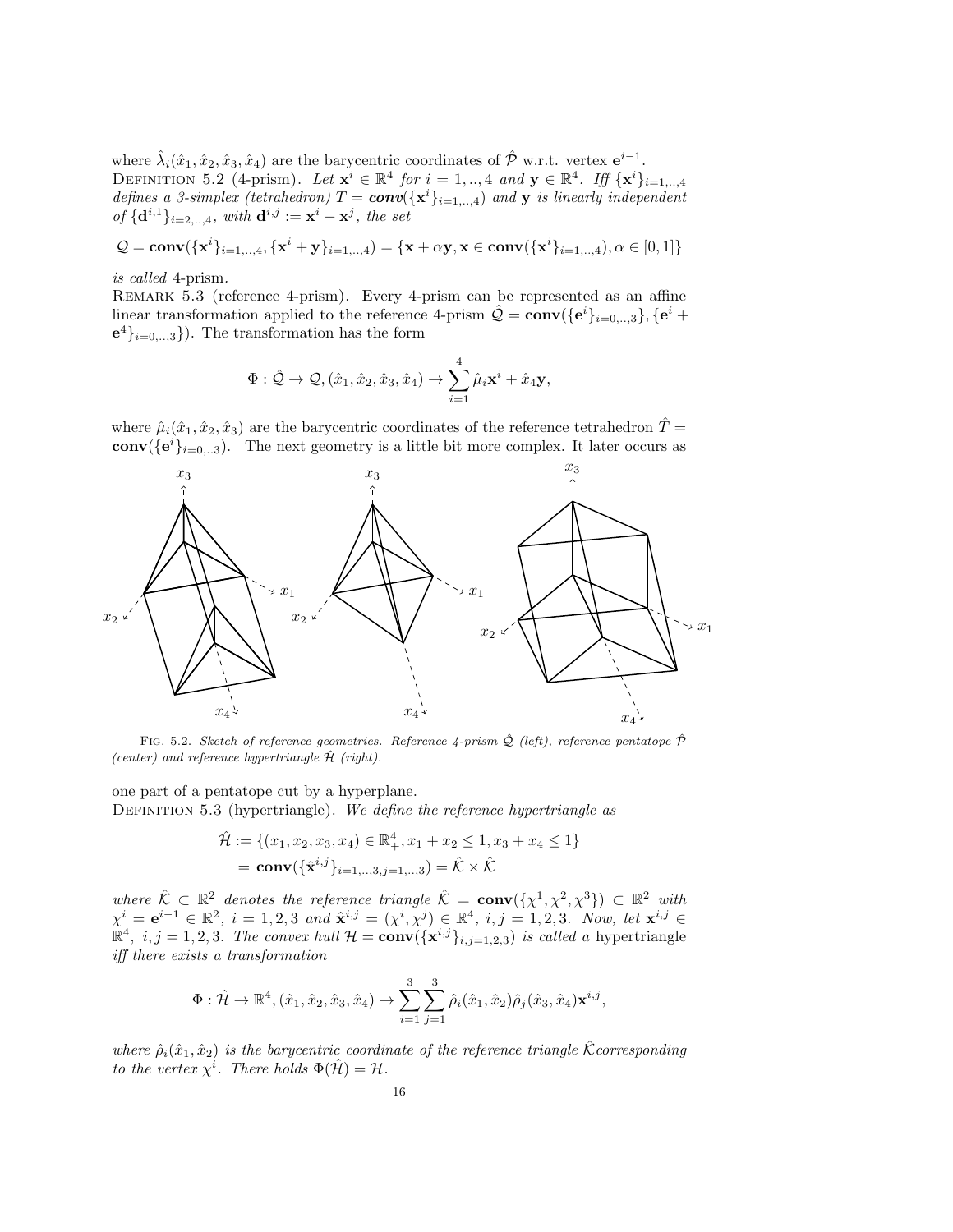<span id="page-17-0"></span>5.2. Decomposition of a 4-prism into four pentatopes. We consider an arbitrary prism element  $\mathcal{Q}^T = T \times I_n$  with a tetrahedral element T and a time interval  $I_n$ . For each  $\mathcal{Q}^T$  there exists a linear transformation  $\Phi$  mapping from the reference 4-prism  $\hat{Q}$  to  $Q^T$  which is of the form  $\Phi(\hat{\mathbf{x}}, \hat{t}) = (\Phi_x(\hat{\mathbf{x}}), \Phi_t(\hat{t}))^T$  with the time transformation  $\Phi_t(\hat{t}) = \hat{t} \cdot t_n + (1 - \hat{t}) \cdot t_{n-1}$  and the space transformation  $\Phi_x(\hat{\mathbf{x}})$ mapping from the reference tetrahedron  $T$  to  $T$ .

It is sufficient to consider the decomposition of the reference 4-prism  $\hat{Q}$  into four pentatopes as applying  $\Phi$  to each pentatope of this decomposition results in a valid decomposition of Q into four pentatopes. With  $x^i := e^{i-1}$  and  $y^i := e^{i-1} + e^4$  for  $i = 1, ..., 4$  for the reference 4-prism there holds  $\hat{Q} = \text{conv}(\{\mathbf{x}^i\}_{i=1, ..., 4}, \{\mathbf{y}^i\}_{i=1, ..., 4})$ . We decompose  $\hat{Q}$  into four pentatopes  $\hat{\mathcal{P}}_1$ ,  $\hat{\mathcal{P}}_2$ ,  $\hat{\mathcal{P}}_3$ ,  $\hat{\mathcal{P}}_4$ , which are defined as follows:

$$
\hat{\mathcal{P}}_1 := \text{conv}(\{x^1, x^2, x^3, x^4, y^4\}), \ \hat{\mathcal{P}}_2 := \text{conv}(\{x^1, x^2, x^3, y^3, y^4\})
$$
\n
$$
\hat{\mathcal{P}}_3 := \text{conv}(\{x^1, x^2, y^2, y^3, y^4\}), \ \hat{\mathcal{P}}_4 := \text{conv}(\{x^1, y^1, y^2, y^3, y^4\})
$$

A sketch of those can be found in Figure [5.3.](#page-12-0) One can easily show that the pentatopes



FIG. 5.3. Sketch of pentatopes  $\hat{\mathcal{P}}_1, \hat{\mathcal{P}}_2, \hat{\mathcal{P}}_3, \hat{\mathcal{P}}_4$  which form a valid decomposition of the reference  $4$ -prism  $\hat{Q}$ .

are disjoint (except for a part with measure zero) and sum up to the reference prism:  $\bigcup \hat{\mathcal{P}}_i = \hat{\mathcal{Q}}$ . Note further that the measure of all pentatopes are the same, i.e.  $meas_4(\mathcal{P}_i) = 1/24.$ 

<span id="page-17-1"></span>5.3. Decomposing the reference hypertriangle. Let  $u^i = \hat{x}^{1,i}$ ,  $v^i = \hat{x}^{2,i}$ ,  $\mathbf{w}^i = \hat{\mathbf{x}}^{3,i}, i = 1, ..., 3$  with  $\hat{\mathbf{x}}^{i,j}$  as in definition [5.3.](#page-16-0) We decompose  $\hat{\mathcal{H}}$  into six pentatopes which are defined as follows:

$$
\hat{\mathcal{D}}_u = \mathbf{conv}\left(\{\underline{\mathbf{u}}^1, \underline{\mathbf{u}}^2, \underline{\mathbf{u}}^3, \mathbf{v}^2, \mathbf{w}^3\right), \quad \hat{\mathcal{D}}_v = \mathbf{conv}\left(\{\mathbf{u}^1, \underline{\mathbf{v}}^1, \underline{\mathbf{v}}^2, \underline{\mathbf{v}}^3, \mathbf{w}^3\right)\right) \n\hat{\mathcal{D}}_w = \mathbf{conv}\left(\{\mathbf{u}^1, \mathbf{v}^2, \underline{\mathbf{w}}^1, \underline{\mathbf{w}}^2, \underline{\mathbf{w}}^3\}\right), \quad \hat{\mathcal{D}}_1 = \mathbf{conv}\left(\{\underline{\mathbf{u}}^1, \underline{\mathbf{v}}^1, \mathbf{v}^2, \underline{\mathbf{w}}^1, \mathbf{w}^3\}\right) \n\hat{\mathcal{D}}_2 = \mathbf{conv}\left(\{\mathbf{u}^1, \underline{\mathbf{u}}^2, \underline{\mathbf{v}}^2, \underline{\mathbf{w}}^2, \mathbf{w}^3\}\right), \quad \hat{\mathcal{D}}_3 = \mathbf{conv}\left(\{\mathbf{u}^1, \underline{\mathbf{u}}^3, \mathbf{v}^2, \underline{\mathbf{v}}^3, \underline{\mathbf{w}}^3\}\right)
$$

Note that there is a simple structure behind this decomposition. We define the "diagonal triangle" as  $\hat{K}_{\text{diag}} = \text{conv}(\mathbf{u}^1, \mathbf{v}^2, \mathbf{w}^3)$ . To the three vertices of  $\hat{K}_{\text{diag}}$  we add the missing vertices (underlined) of one of the following six triangles

$$
\hat{K}_u = \text{conv}(\{\mathbf{u}^1, \mathbf{u}^2, \mathbf{u}^3\}), \quad \hat{K}_v = \text{conv}(\{\mathbf{v}^1, \mathbf{v}^2, \mathbf{v}^3\}), \quad \hat{K}_w = \text{conv}(\{\mathbf{w}^1, \mathbf{w}^2, \mathbf{w}^3\}), \n\hat{K}_1 = \text{conv}(\{\mathbf{u}^1, \mathbf{v}^1, \mathbf{w}^1\}), \quad \hat{K}_2 = \text{conv}(\{\mathbf{u}^2, \mathbf{v}^2, \mathbf{w}^2\}), \quad \hat{K}_3 = \text{conv}(\{\mathbf{u}^3, \mathbf{v}^3, \mathbf{w}^3\}).
$$
\n
$$
17
$$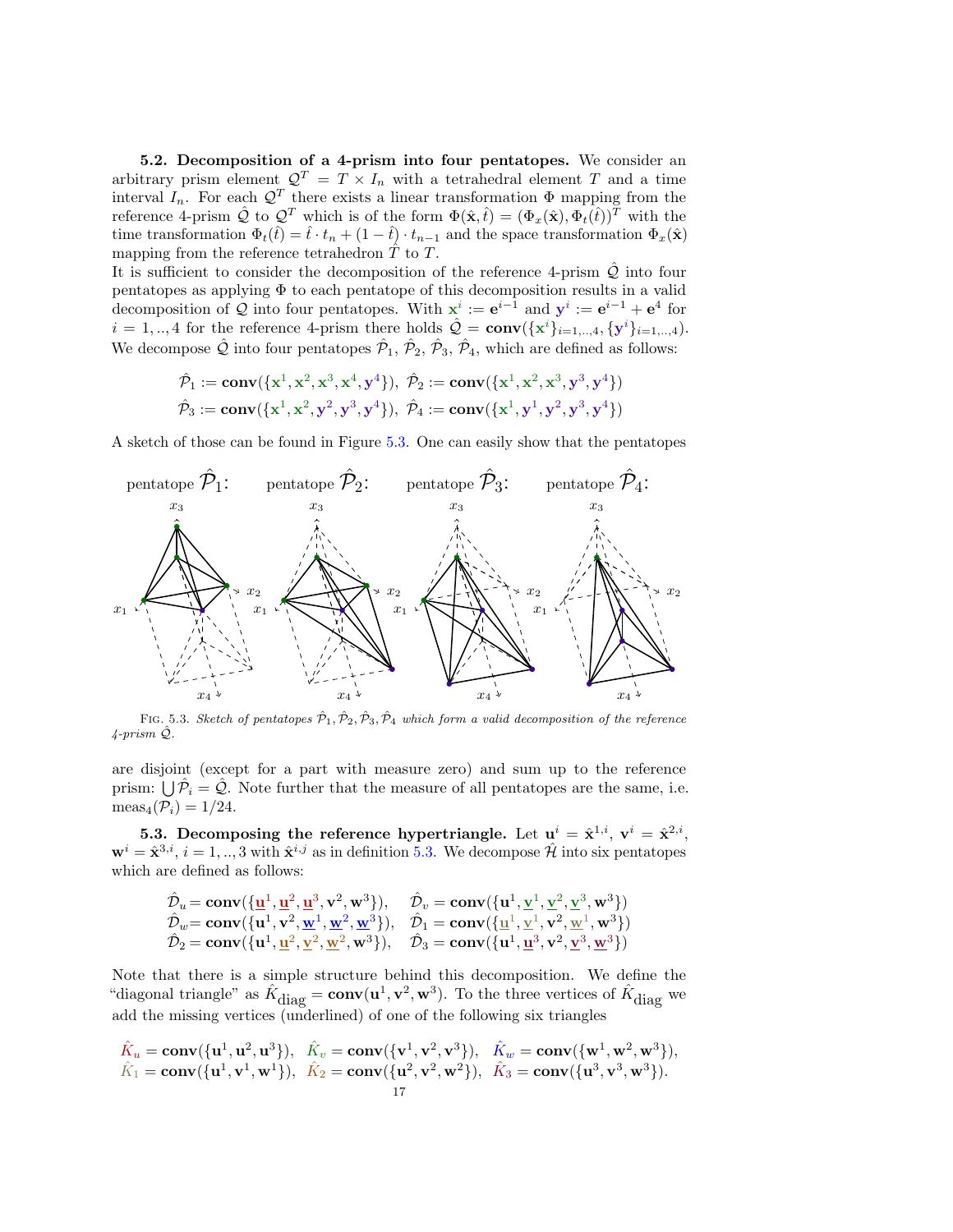

FIG. 5.4. Sketch of pentatopes  $\hat{\mathcal{D}}_u, \hat{\mathcal{D}}_v, \hat{\mathcal{D}}_w, \hat{\mathcal{D}}_1, \hat{\mathcal{D}}_2, \hat{\mathcal{D}}_3$  which form a valid decomposition of the reference hypertriangle  $\hat{\mathcal{H}}$ . The edges of  $\hat{K}_{diag}$  are highlighted in red, whereas the triangles  $\hat{K}_u, \hat{K}_v, \hat{K}_w, \hat{K}_1, \hat{K}_2, \hat{K}_3$  are filled with the corresponding color. The triangle corresponding to each pentatope is highlighted especially.

A sketch of those pentatopes is given in Figure [5.4.](#page-13-0) Also here, one can easily show that the pentatopes are disjoint (except for a part with measure zero), and sum up to  $\mathcal{H}$ .

<span id="page-18-0"></span>5.4. Decomposition of a pentatope intersected by the space-time interface. We assume that the space-time interface is approximated in a piecewise planar fashion, s.t. within each pentatope the space-time interface is a (hyper-)plane. This plane divides a pentatope into two parts. Note that due to the pentatope being a convex set each of the two parts will still be convex. We now consider a pentatope P which is cut by the plane  $\mathcal{G} = \{ \mathbf{x} \in \mathbb{R}^4 : \mathbf{x} \cdot \mathbf{n}_{\mathcal{G}} = c \}$  which represents the local approximation of the space-time interface. Each vertex  $\bf{v}$  is marked corresponding to one of the two halfspaces. Vertices with  $\mathbf{v} \cdot \mathbf{n}_G < c$  are marked with a plus  $(+)$ , all others with a minus (-). Note that this classification includes the cases where the space-time interface hits vertices  $(\mathbf{v} \cdot \mathbf{n}_{\mathcal{G}} = c)$ . We thus can only have two non-trivial situations:

Case 1: One vertex has a sign that is different from all the others or

Case 2: Two vertices have a sign that is different from the other three vertices.

In the following we will consider these cases separately and construct a decomposition of the parts into pentatopes. Without loss of generality we assume that the vertices in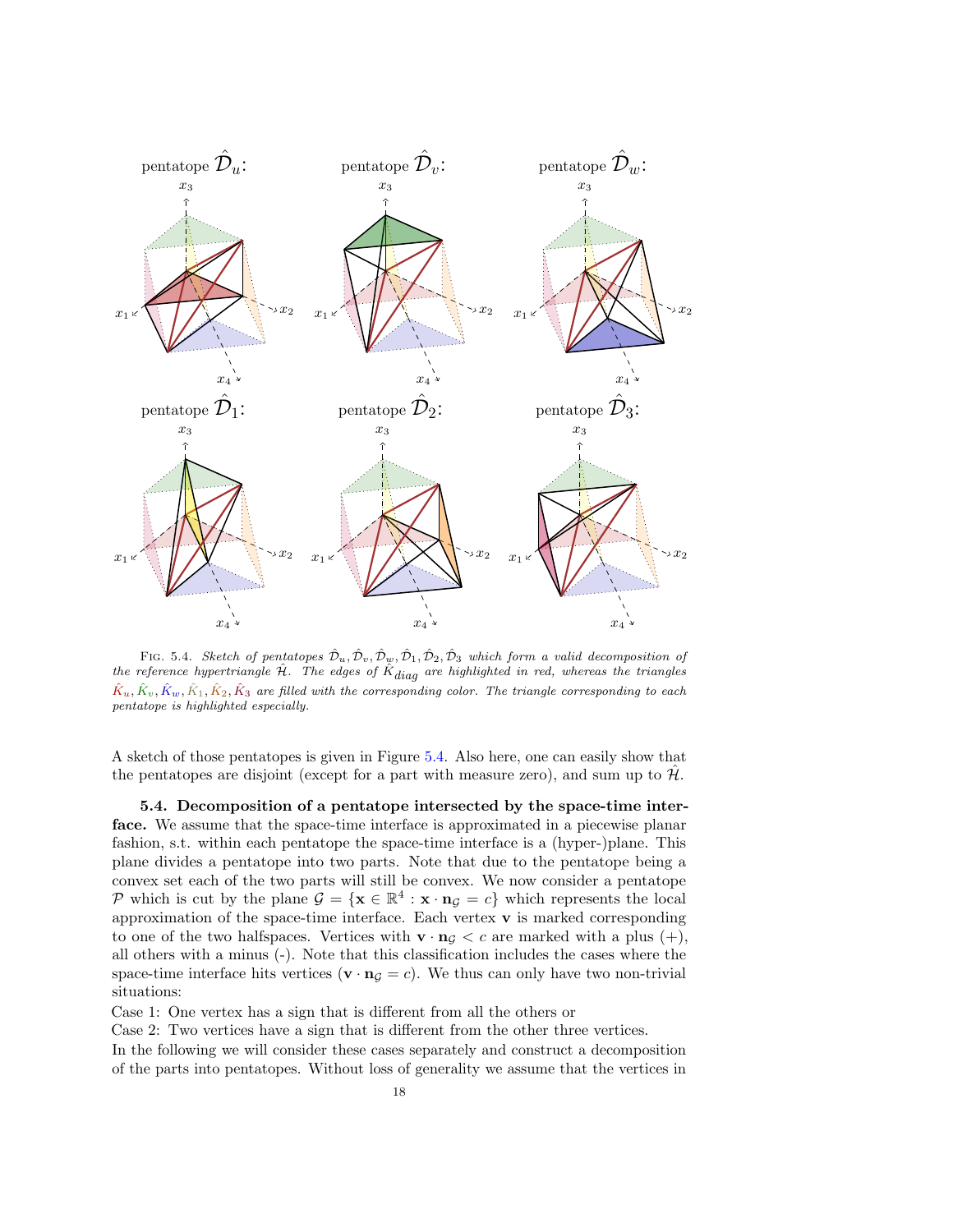the smaller group of vertices are those marked with a plus  $(+)$ .

<span id="page-19-0"></span>5.4.1. Case 1: Decomposition into one pentatope and one 4-prism. We consider the case where one vertex of a pentatope, say  $x^5$ , is marked with a plus (+). All other vertices  $(\mathbf{x}^1, \mathbf{x}^2, \mathbf{x}^3, \mathbf{x}^4)$  are marked with a minus (-). The cutting points of the hyperplane G with the edges are  $\mathbf{b}^1 := \overline{\mathbf{x}^1 \mathbf{x}^5} \cap \mathcal{G}, \mathbf{b}^2 :=$  $\overline{\mathbf{x^2x^5}} \cap \mathcal{G}, \mathbf{b}^3 := \overline{\mathbf{x^3x^5}} \cap \mathcal{G}, \mathbf{b}^4 := \overline{\mathbf{x^4x^5}} \cap \mathcal{G}.$  The geometry containing the separated vertex is the pentatope  $\mathcal{P}^+ := \text{conv}(\{\mathbf{b}^1, \mathbf{b}^2, \mathbf{b}^3, \mathbf{b}^4, \mathbf{x}^5\})$  while the remainder is  $\mathcal{Q}^- := \text{conv}(\{\mathbf{x}^1, \mathbf{x}^2, \mathbf{x}^3, \mathbf{x}^4, \mathbf{b}^1, \mathbf{b}^2, \mathbf{b}^3, \mathbf{b}^4\})$ . Consider the mapping

$$
\Phi: \hat{\mathcal{Q}} \to \mathcal{Q}^-, (\hat{x}_1, \hat{x}_2, \hat{x}_3, \hat{x}_4) \to \sum_{i=1}^4 \mu_i(\hat{x}_1, \hat{x}_2, \hat{x}_3)(\hat{x}_4 \mathbf{b}^i + (1 - \hat{x}_4) \mathbf{x}^i)
$$

with  $\hat{\mu}(\hat{x}_1, \hat{x}_2, \hat{x}_3)$  the barycentric coordinates of the reference tetrahedron  $\hat{T}$ . The decomposition of the reference 4-prism  $\hat{\mathcal{Q}}$  into the four pentatopes  $\hat{\mathcal{P}}_i$ ,  $i = 1, ..., 4$  as described in section [5.2](#page-17-0) can be used as a triangulation of  $\mathcal{Q}$ . Let  $\Phi_h$  be the (pentatope-) piecewise linear interpolation of  $\Phi$  at the vertices of this triangulation. One can show that  $\Phi_h$  is an isomorphism between  $\hat{Q}$  and  $\mathcal{Q}^-$  and furthermore for each pentatope  $\hat{\mathcal{P}}_i$ the image  $\Phi_h(\hat{\mathcal{P}}_i)$  is again a pentatope. Thus the decomposition rule for the reference 4-prism can also be applied here and we get a valid decomposition by taking the four pentatopes

$$
\mathcal{P}_1 = \Phi_h(\hat{\mathcal{P}}_1) = \mathbf{conv}(\{\mathbf{x}^1, \mathbf{x}^2, \mathbf{x}^3, \mathbf{x}^4, \mathbf{b}^4\}), \ \mathcal{P}_2 = \Phi_h(\hat{\mathcal{P}}_2) = \mathbf{conv}(\{\mathbf{x}^1, \mathbf{x}^2, \mathbf{x}^3, \mathbf{b}^3, \mathbf{b}^4\})
$$
  

$$
\mathcal{P}_3 = \Phi_h(\hat{\mathcal{P}}_3) = \mathbf{conv}(\{\mathbf{x}^1, \mathbf{x}^2, \mathbf{b}^2, \mathbf{b}^3, \mathbf{b}^4\}), \ \mathcal{P}_4 = \Phi_h(\hat{\mathcal{P}}_4) = \mathbf{conv}(\{\mathbf{x}^1, \mathbf{b}^1, \mathbf{b}^2, \mathbf{b}^3, \mathbf{b}^4\}).
$$

Decomposition of the space-time interface into tetrahedra for case 1. The triangulation of the interface is trivially obtained with the tetrahedron

$$
\mathcal{P}\cap \mathcal{G}=\mathcal{I}=\mathbf{conv}(\{\mathbf{b}^1, \mathbf{b}^2, \mathbf{b}^3, \mathbf{b}^4\}).
$$

<span id="page-19-1"></span>5.4.2. Case 2: Decomposition into one 4-prism and one hypertriangle. Let us consider the case where two vertices of a pentatope are marked with a plus  $(+)$ , these are (w.l.o.g.) vertices  $\mathbf{x}^4$  and  $\mathbf{x}^5$ . All other vertices  $(\mathbf{x}^1, \mathbf{x}^2, \mathbf{x}^3)$  are marked with a minus (-). The cutting points of the hyperplane G with the edges are  $c^1 := \overline{x^1 x^4} \cap \mathcal{G}$ ,  ${\bf c}^2:=\overline{{\bf x}^2{\bf x}^4}\cap\mathcal{G},\,{\bf c}^3:=\overline{{\bf x}^3{\bf x}^4}\cap\mathcal{G},\,{\bf d}^{1}:=\overline{{\bf x}^1{\bf x}^5}\cap\mathcal{G},\,{\bf d}^{2}:=\overline{{\bf x}^2{\bf x}^5}\cap\mathcal{G},\,{\bf d}^{3}:=\overline{{\bf x}^3{\bf x}^5}\cap\mathcal{G}.$  Thus we have to decompose the two parts  $\mathcal{H}^-$  and  $\mathcal{Q}^+$  into pentatopes with

$$
\mathcal{H}^-:=\mathrm{\mathbf{conv}}(\{\mathbf{x}^1,\mathbf{x}^2,\mathbf{x}^3,\mathbf{c}^1,\mathbf{c}^2,\mathbf{c}^3,\mathbf{d}^1,\mathbf{d}^2,\mathbf{d}^3\}),\\ \mathcal{Q}^+:=\mathrm{\mathbf{conv}}(\{\mathbf{c}^1,\mathbf{c}^2,\mathbf{c}^3,\mathbf{d}^1,\mathbf{d}^2,\mathbf{d}^3,\mathbf{x}^4,\mathbf{x}^5\}).
$$

Let us start with the decomposition of  $H^-$ . Consider the mapping

$$
\Phi: \hat{\mathcal{H}} \to \mathcal{H}^-, (\hat{x}_1, \hat{x}_2, \hat{x}_3, \hat{x}_4) \to \sum_{i=1}^3 \sum_{j=1}^3 \rho_i(\hat{x}_1, \hat{x}_2) \rho_j(\hat{x}_3, \hat{x}_4) \mathbf{q}^{i,j}
$$

with  $\mathbf{q}^{i,1} = \mathbf{x}^i$ ,  $\mathbf{q}^{i,2} = \mathbf{c}^i$  and  $\mathbf{q}^{i,3} = \mathbf{d}^i$  where  $\rho_i(\hat{x}_1, \hat{x}_2)$  are the barycentric coordinates of the reference triangle  $\hat{K} \subset \mathbb{R}^2$ . Following section [5.3,](#page-17-1) we have a triangulation of  $\hat{\mathcal{H}}$  into pentatopes  $\{\hat{\mathcal{D}}_i\}$ . One can show that the (pentatope-) piecewise linear interpolation  $\Phi_h$  of  $\Phi$  is an isomorphism between  $\hat{\mathcal{H}}$  and  $\mathcal{H}^-$  and each image  $\Phi_h(\hat{\mathcal{D}}_i)$ is again a pentatope. Therefore we can apply the decomposition of the reference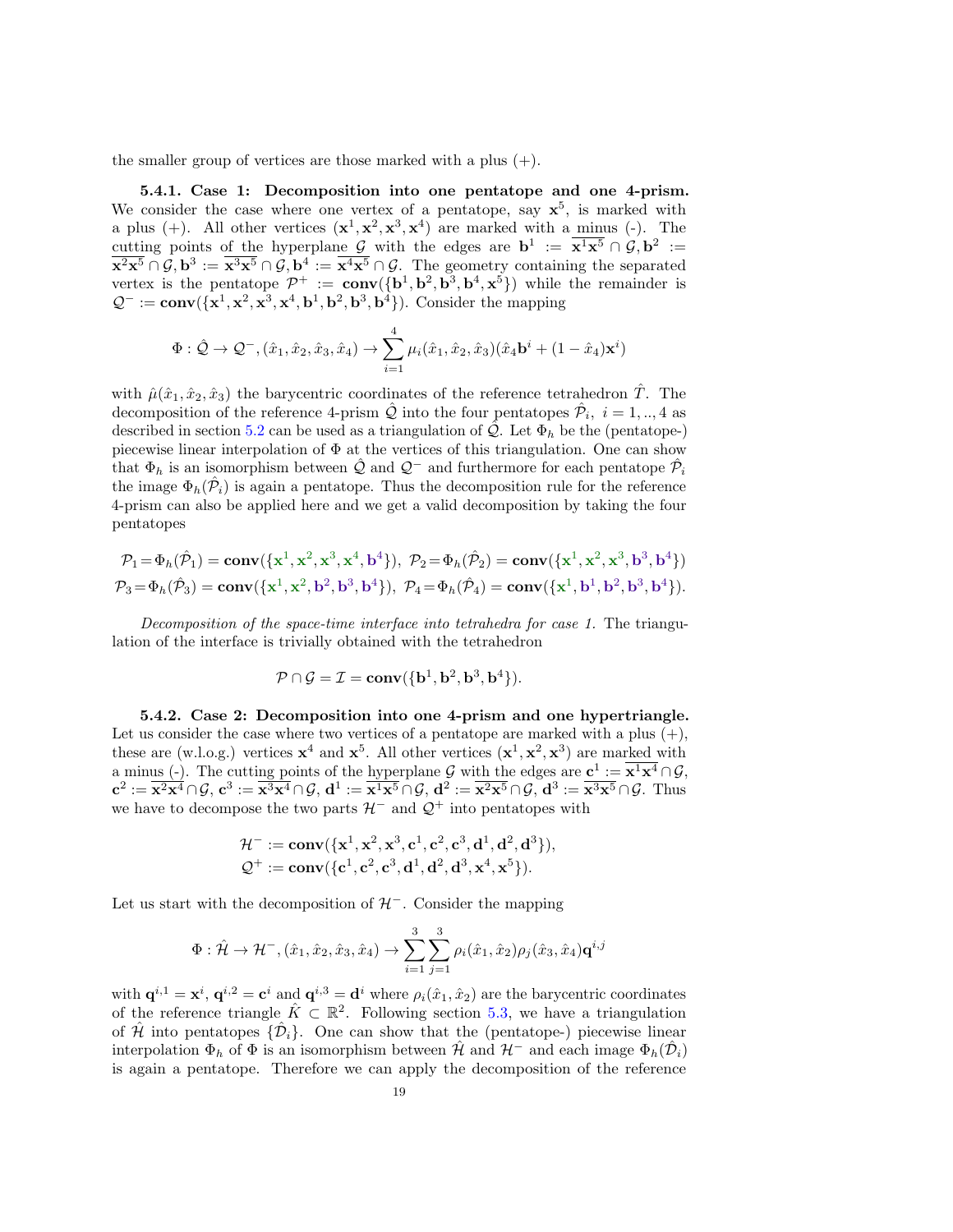hypertriangle  $\hat{\mathcal{H}}$  into pentatopes to get the six pentatopes

$$
\mathcal{D}_{u} = \Phi_{h}(\hat{\mathcal{D}}_{u}) = \mathbf{conv}(\{\mathbf{\underline{x}}^{1}, \mathbf{\underline{x}}^{2}, \mathbf{\underline{x}}^{3}, \mathbf{c}^{2}, \mathbf{d}^{3}\}),
$$
\n
$$
\mathcal{D}_{v} = \Phi_{h}(\hat{\mathcal{D}}_{v}) = \mathbf{conv}(\{\mathbf{x}^{1}, \mathbf{c}^{1}, \mathbf{c}^{2}, \mathbf{c}^{3}, \mathbf{d}^{3}\}),
$$
\n
$$
\mathcal{D}_{w} = \Phi_{h}(\hat{\mathcal{D}}_{w}) = \mathbf{conv}(\{\mathbf{x}^{1}, \mathbf{c}^{2}, \mathbf{d}^{1}, \mathbf{d}^{2}, \mathbf{d}^{3}\}),
$$
\n
$$
\mathcal{D}_{1} = \Phi_{h}(\hat{\mathcal{D}}_{1}) = \mathbf{conv}(\{\mathbf{\underline{x}}^{1}, \mathbf{c}^{1}, \mathbf{c}^{2}, \mathbf{d}^{1}, \mathbf{d}^{3}\}),
$$
\n
$$
\mathcal{D}_{2} = \Phi_{h}(\hat{\mathcal{D}}_{2}) = \mathbf{conv}(\{\mathbf{x}^{1}, \mathbf{\underline{x}}^{2}, \mathbf{c}^{2}, \mathbf{d}^{2}, \mathbf{d}^{3}\}),
$$
\n
$$
\mathcal{D}_{3} = \Phi_{h}(\hat{\mathcal{D}}_{3}) = \mathbf{conv}(\{\mathbf{x}^{1}, \mathbf{\underline{x}}^{3}, \mathbf{c}^{2}, \mathbf{c}^{3}, \mathbf{d}^{3}\}.
$$

We now turn over to  $\mathcal{Q}^+$ . For notational convenience define  $c^4 := x^4$  and  $d^4 := x^5$ . Thus  $Q^+ = \text{conv}(\{c^1, c^2, c^3, c^4, d^1, d^2, d^3, d^4\})$ . Now the structure is similar to the situation for Q<sup>−</sup> in Case 1 and we can apply the same procedure and get a valid decomposition  $\bigcup \mathcal{P}_i = \mathcal{Q}^+$  with

$$
\begin{aligned} \mathcal{P}_1 = \Phi_h^{\mathcal{Q}}(\hat{\mathcal{P}}_1) = \mathbf{conv}(\{c^1, c^2, c^3, x^4, x^5\}), \ \mathcal{P}_2 = \Phi_h^{\mathcal{Q}}(\hat{\mathcal{P}}_2) = \mathbf{conv}(\{c^1, c^2, c^3, d^3, x^5\}) \\ \mathcal{P}_3 = \Phi_h^{\mathcal{Q}}(\hat{\mathcal{P}}_3) = \mathbf{conv}(\{c^1, c^2, d^2, d^3, x^5\}), \ \mathcal{P}_4 = \Phi_h^{\mathcal{Q}}(\hat{\mathcal{P}}_4) = \mathbf{conv}(\{c^1, d^1, d^2, d^3, x^5\}) \end{aligned}
$$

with  $\Phi_h^{\mathcal{Q}}$  the corresponding piecewise linear transformation for the 4-prism.

Decomposition of the space-time interface into tetrahedra for case 2. With similar techniques as done for the four dimensional volume, we can proceed with the triangulation of the interface which is isomorph to a 3-prism resulting in tetrahedra  $\mathcal{I}_i$ :

$$
\mathcal{I}_1\!=\!\text{conv}(\{c^1,c^2,c^3,d^3\}),~\mathcal{I}_2\!=\!\text{conv}(\{c^1,c^2,d^2,d^3\}),~\mathcal{I}_3\!=\!\text{conv}(\{c^1,d^1,d^2,d^3\})
$$

Conclusion. The method presented and analysed in [\[20\]](#page-23-3) is applied to a spatially three dimensional mass transport problem with a moving discontinuity. A strategy for constructing a piecewise planar approximate space-time interface and corresponding polygonal space-time domains is presented. For the integration on the polygonal space-time domains a method which decomposes the domain into a set of simplices is presented. Furthermore the construction of the tensor product space-time finite elements and the (non-standard) issue of quadrature rules in four space dimensions is addressed. Results of numerical experiments reveal third order in time convergence as long as the error related to the approximation of  $\Gamma_*$  - which is of second order accuracy - is not dominating.

Acknowledgement. The author wants to thank Arnold Reusken for comments that greatly improved the manuscript. Financial support from the German Science Foundation (DFG) within the Priority Program (SPP) 1506 "Transport Processes at Fluidic Interfaces" is gratefully acknowledged.

<span id="page-20-0"></span>Appendix A. Quadrature rule(s) on pentatopes. We shortly review lower order quadrature rules on pentatopes and discuss how to achieve higher order rules using tetrahedron rules, Duffy transformation and 1D Gauss-Jacobi integration rules. Integration rules are given for the reference pentatope  $\hat{\mathcal{P}}$ .

**A.1. First order rule.** There holds  $\int_{\hat{\mathcal{P}}} 1 \, d\hat{\mathbf{x}} = 1/24$  and  $\int_{\hat{\mathcal{P}}} q(\hat{\mathbf{x}}) \, d\hat{\mathbf{x}} = 1/120$  for  $q(\hat{\mathbf{x}}) \in \{\hat{x}_1, \hat{x}_2, \hat{x}_3, \hat{x}_4\},$  s.t. the following rule is obviously exact for all polynomials up to degree one:

$$
I^{1}(f) = 1/120 \sum_{i=0}^{4} f(e^{i})
$$
  
20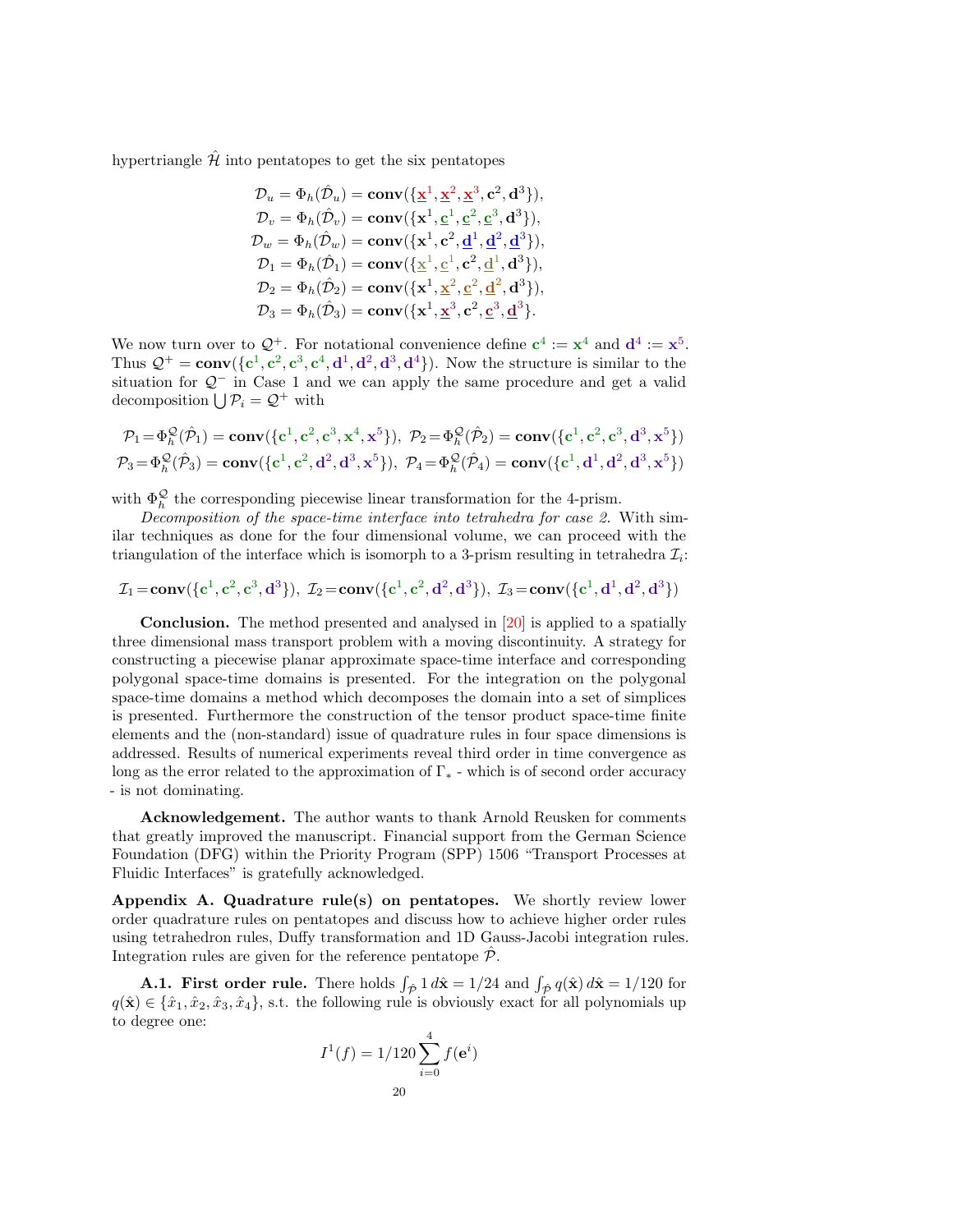

FIG. A.1. Sketch of the Duffy transformation for  $d = 1$ 

<span id="page-21-1"></span>A.2. Third order rule. A third order rule, taken from [\[2\]](#page-22-7), is as follows:

$$
I^3(f) = 1/120 \sum_{i=1}^{5} f(\mathbf{s}^i)
$$
 with  $\lambda_j(\mathbf{s}^i) = \alpha$  for  $i \neq j$  and  $\lambda_j(\mathbf{s}^i) = \beta$  for  $i = j$ 

with  $\alpha = 0.118350341907227374$  and  $\beta = 0.526598632371090503$ .

A.3. Higher order rules using the Duffy transformation. A more general approach to derive integration rules for pentatopes is based on the Duffy transformation [\[7\]](#page-22-8). Let  $\hat{\mathbf{y}} = (\hat{y}_1, \hat{y}_2, \hat{y}_3) \in \mathbb{R}^3$ , and  $\hat{\mathbf{x}} = (\hat{\mathbf{y}}, t) \in \mathbb{R}^4$ . The problem to compute  $\int_{\hat{\mathcal{P}}} f(\hat{\mathbf{x}}) d\hat{\mathbf{x}} = \int_{\hat{\mathcal{P}}} f(\hat{\mathbf{y}}, t) d(\hat{\mathbf{y}}, t)$  can be transformed using the transformation  $(\hat{\mathbf{y}}, t) \to$  $(1/(1-t)\hat{\mathbf{y}}, t) = (\tilde{\mathbf{y}}, t)$  (see also Figure [A.1](#page-4-0) for a sketch):

$$
\int_{\hat{\mathcal{P}}} f(\hat{\mathbf{y}}, t) d(\hat{\mathbf{y}}, t) = \int_0^1 \int_0^{1-t} \int_0^{1-t-\hat{y}_1} \int_0^{1-t-\hat{y}_1-\hat{y}_2} f(\hat{\mathbf{y}}, t) d\hat{y}_3 d\hat{y}_2 d\hat{y}_1 dt
$$
  
\n
$$
[\tilde{\mathbf{y}} = 1/(1-t)\hat{\mathbf{y}}]
$$
\n
$$
= \int_0^1 (1-t)^3 \int_0^1 \int_0^{1-\tilde{y}_1} \int_0^{1-\tilde{y}_1-\tilde{y}_2} f((1-t)\tilde{\mathbf{y}}, t) d\tilde{y}_3 d\tilde{y}_2 d\tilde{y}_1 dt
$$
\n
$$
= \int_0^1 (1-t)^3 \int_{\hat{T}} \tilde{f}(\tilde{\mathbf{y}}, t) d\tilde{\mathbf{y}} dt = \int_0^1 (1-t)^3 \tilde{g}(t) dt
$$

with  $\tilde{f}(\tilde{y}, t) = f((1 - t)\tilde{y}, t)$  and  $\tilde{g}(t) = \int_{\hat{T}} \tilde{f}(\tilde{y}, t) d\tilde{y}$ . In this form one can apply a one-dimensional integration rule of the form

<span id="page-21-0"></span>
$$
\int_0^1 (1-t)^3 \tilde{g}(t) dt \approx \sum_{k=0}^N \omega_i \tilde{g}(t_i)
$$

where  $\omega_i$  and  $t_i$  are weights and points of the corresponding quadrature rule. In order to approximate  $\tilde{g}(t_i)$  at every integration point  $t_i$  a standard 3D quadrature rule can be applied. Let's assume this 3D quadrature rule has order  $q$  accuracy. The highest order for the pentatope rule at lowest costs is achieved if a Gauss-Jacobi rule (corresponding to the weight  $(1-t)^3$ ) of order q is used for the numerical integration w.r.t. t. The resulting quadrature rule is positive, but not symmetric. In principle also the quadrature rule for the tetrahedron can be derived from lower dimensional quadrature rules applying the idea recursively. This generic procedure generates quadrature rules which have slightly more points than symmetric Gauss rules. For that reason, we use symmetric Gauss rules for the tetrahedron.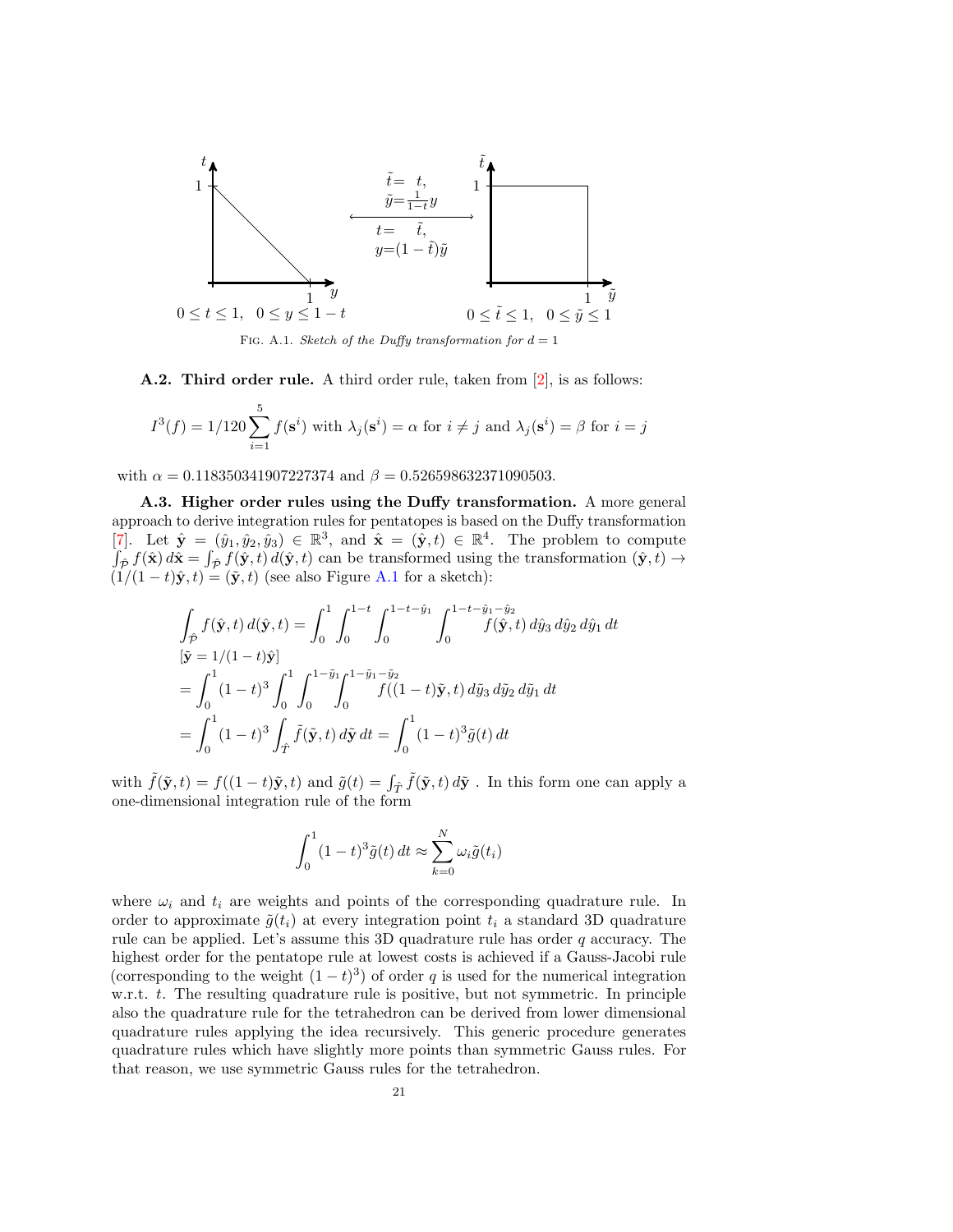Appendix B. Computing the weighting factor  $\nu$ . The weighting factor  $\nu$  in the Nitsche XFEM-DG method can be computed using the space-time normal  $n_{\Gamma_*}$  of the space-time interface. One can show that there holds

$$
\nu = (1 + (\mathbf{w} \cdot \mathbf{n}_{\Gamma})^2)^{-\frac{1}{2}} = ||(n_1,..,n_d)^T||
$$

with  $\mathbf{n}_{\Gamma_*} = (n_1, ..., n_{d+1})^T$  the space-time normal at the interface.

As we use a piecewise planar approximation of the space-time interface consisting of d-simplices in  $d+1$  dimensions we have to compute a normal to the d-simplex. It is known that for  $d = 2$  one can use the standard cross-product to compute the normal. In the next section we quote a generalized cross-product which allows to do the same if  $d=3$ .

B.1. Computing normals to tetrahedra in 4 dimensions. In  $[14]$  a generalization of the cross-product is given. Given three vectors  $\mathbf{u}^1, \mathbf{u}^2, \mathbf{u}^3 \in \mathbb{R}^4$  one can compute the cross-product  $\mathbf{v} = \mathbf{X}(\mathbf{u}^1, \mathbf{u}^2, \mathbf{u}^3)$ , s.t.

- $X(u^1, u^2, u^3) = 0$  iff  $u^1, u^2, u^3$  are linear dependent.
- Iff  $\mathbf{u}^1, \mathbf{u}^2, \mathbf{u}^3$  are linear independent then for  $\mathbf{v} = \mathbf{X}(\mathbf{u}^1, \mathbf{u}^2, \mathbf{u}^3)$ , there holds:  $\mathbf{v} \perp \mathbf{u}^i, i = 1, ..., 3.$
- $\alpha \mathbf{X}(\mathbf{u}^1, \mathbf{u}^2, \mathbf{u}^3) = \mathbf{X}(\alpha \mathbf{u}^1, \mathbf{u}^2, \mathbf{u}^3) = \mathbf{X}(\mathbf{u}^1, \alpha \mathbf{u}^2, \mathbf{u}^3) = \mathbf{X}(\mathbf{u}^1, \mathbf{u}^2, \alpha \mathbf{u}^3), \alpha \in \mathbb{R}$
- $\mathbf{X}(\mathbf{u}^1, \mathbf{u}^2, \mathbf{u}^3) = \text{sign}(\pi) \mathbf{X}(\mathbf{u}^{\pi(1)}, \mathbf{u}^{\pi(2)}, \mathbf{u}^{\pi(3)}),$  where  $\pi$  is a permutation, i.e. changing the order of the arguments switches the sign.

This cross-product can be used to compute normals to tetrahedra. The computation is given below:

Given  $\mathbf{u}, \mathbf{v}, \mathbf{w} \in \mathbb{R}^4$ . Compute  $\mathbf{z} = \mathbf{X}(\mathbf{u}, \mathbf{v}, \mathbf{w}) \in \mathbb{R}^4$  as follows:

 $a_{1,2} = u_1 \cdot v_2 - u_2 \cdot v_1$ ,  $a_{1,3} = u_1 \cdot v_3 - u_3 \cdot v_1,$  $a_{1,4} = u_1 \cdot v_4 - u_4 \cdot v_1$ ,  $a_{2,3} = u_2 \cdot v_3 - u_3 \cdot v_2,$  $a_{2,4} = u_2 \cdot v_4 - u_4 \cdot v_2$ ,  $a_{3,4}\!\!=u_3\cdot v_4-u_4\cdot v_3,$  $z_1 = w_2 \cdot a_{3,4} - w_3 \cdot a_{2,4} + w_4 \cdot a_{2,3}$  $z_2 = -w_1 \cdot a_{3,4} + w_3 \cdot a_{1,4} - w_4 \cdot a_{1,3}$  $z_3 = w_1 \cdot a_{2,4} - w_2 \cdot a_{1,4} + w_4 \cdot a_{1,2}$  $z_4=-w_1\cdot a_{2,3}+w_2\cdot a_{1,3}-w_3\cdot a_{1,2}$ 

### REFERENCES

- <span id="page-22-4"></span>[1] R. BECKER, E. BURMAN, AND P. HANSBO, A Nitsche extended finite element method for incompressible elasticity with discontinuous modulus of elasticity, Comput. Methods Appl. Mech. Engrg., 198 (2009), pp. 3352–3360.
- <span id="page-22-7"></span>[2] M. Behr, Simplex space-time meshes in finite element simulations, Inter. J. Numer. Meth. Fluids, 57 (2008), pp. 1421–1434.
- <span id="page-22-0"></span>[3] D. BOTHE, M. KOEBE, K. WIELAGE, J. PRÜSS, AND H.-J. WARNECKE, Direct numerical simulation of mass transfer between rising gas bubbles and water, in Bubbly Flows: Analysis, Modelling and Calculation, M. Sommerfeld, ed., Heat and Mass Transfer, Springer, 2004.
- <span id="page-22-3"></span>[4] D. BOTHE, M. KOEBE, K. WIELAGE, AND H.-J. WARNECKE, VOF-simulations of mass transfer from single bubbles and bubble chains rising in aqueous solutions, in Proceedings 2003 ASME joint U.S.-European Fluids Eng. Conf., Honolulu, 2003, ASME. FEDSM2003-45155.
- <span id="page-22-5"></span>[5] A. CHERNOV AND P. HANSBO, An hp-Nitsche's method for interface problems with nonconforming unstructured finite element meshes, Lect. Notes Comput. Sci. Eng., 76 (2011), pp. 153–161.
- <span id="page-22-6"></span>[6] J. CHESSA AND T. BELYTSCHKO, Arbitrary discontinuities in space-time finite elements by level sets and x-fem, Inter. J. Numer. Meth. Engng., 61 (2004), pp. 2595–2614.
- <span id="page-22-8"></span>[7] M. G. DUFFY, Quadrature over a pyramid or cube of integrands with a singularity at a vertex, SIAM J. Numer. Anal., 19 (1982), pp. 1260–1262.
- <span id="page-22-1"></span>[8] S. GROSS, V. REICHELT, AND A. REUSKEN, A finite element based level set method for two-phase incompressible flows, Comp. Visual. Sci., 9 (2006), pp. 239–257.
- <span id="page-22-2"></span>[9] S. GROSS AND A. REUSKEN, Numerical Methods for Two-phase Incompressible Flows, Springer, Berlin, 2011.